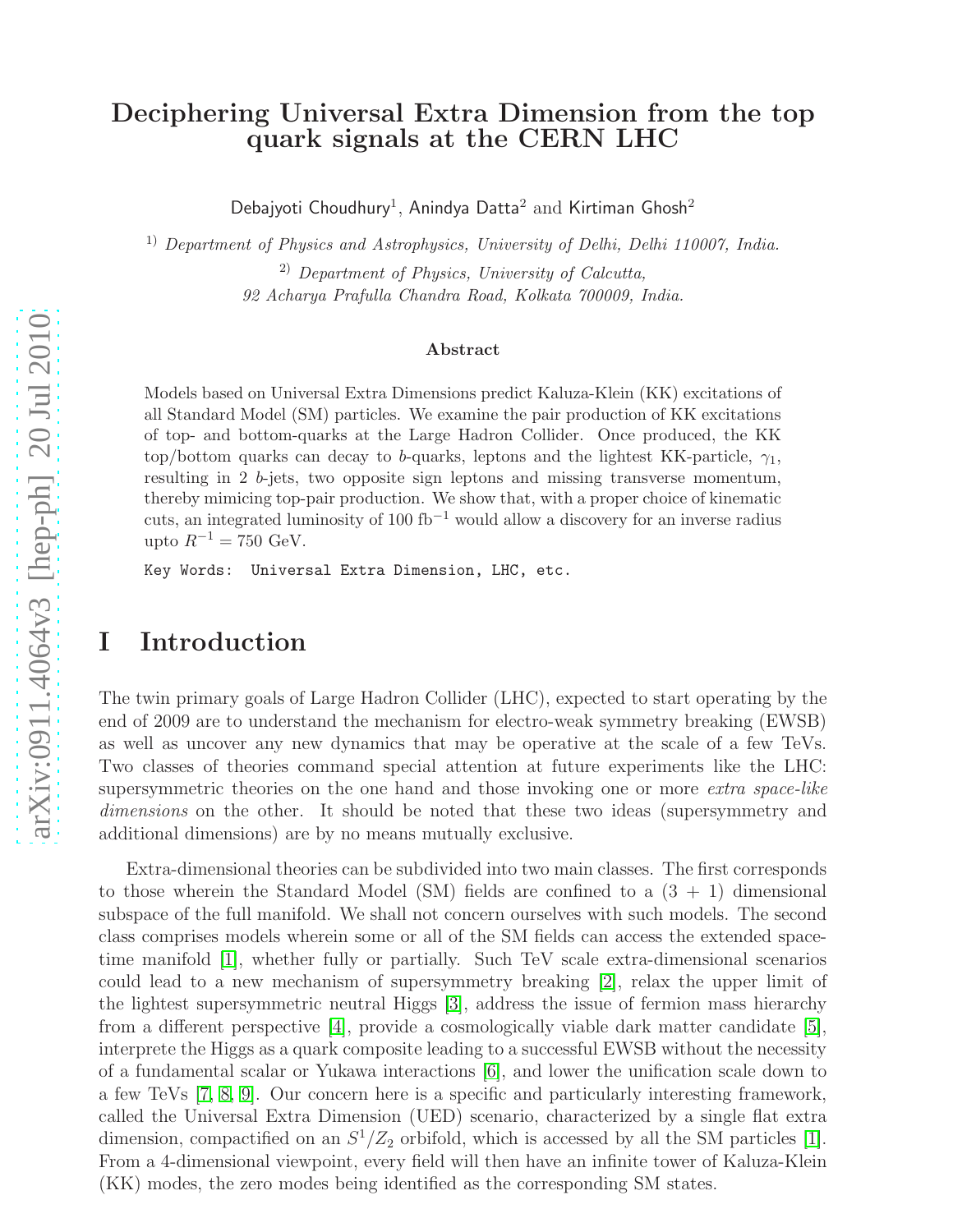The key feature of the UED Lagrangian is that the momentum in the universal fifth direction is conserved. From a 4-dimensional perspective, this implies KK number conservation. However, boundary conditions break this symmetry, leaving behind only a conserved KK parity, defined as  $(-1)^n$ , where n is the KK number. This discrete symmetry ensures that the lightest KK particle is stable (hence being a natural candidate for the Dark Matter particle [\[5\]](#page-15-4)) and that the level-one KK-modes would be produced only in pairs. This also ensures that the KK modes do not affect electroweak processes at the tree level. And while they do contribute to higher order electroweak processes, in a loop they appear only in pairs resulting in a substantial suppression of such contributions, thereby allowing for relatively smaller KK-spacings. In spite of the infinite multiplicity of the KK states, the KK parity ensures that all electroweak observables are finite (up to one-loop) $[10]^1$  $[10]^1$  $[10]^1$ , and a comparison of the observable predictions with experimental data yields bounds on the compactification radius R. Constraints on the UED scenario from the measurement of the anomalous mag-netic moment of the muon [\[11\]](#page-16-4), flavour changing neutral currents [\[12,](#page-16-5) [13,](#page-16-6) [14\]](#page-16-7),  $Z \to b\bar{b}$  decay [\[15\]](#page-16-8), the  $\rho$  parameter [\[1,](#page-15-0) [16\]](#page-16-9), several other electroweak precision tests [\[17\]](#page-16-10), all conclude that  $R^{-1} \gtrsim 300 \text{ GeV}.$ 

The fact that such a small value for  $R^{-1}$  (equivalently, small KK spacings) is still allowed, renders collider search prospects very interesting both in the context of hadronic [\[18\]](#page-16-11) and leptonic [\[19\]](#page-16-12) colliders.

In this work, we study a very specific signal of the universal extra dimension at the Large Hadron Collider, culminating in a final state that would be very well-studied at the LHC irrespective of the existence of any such models. To be precise, we consider the pair production of the first KK-top and KK-bottom quarks at the LHC. While decaying, these may go into a pair of b-jets accompanied by a pair of opposite-signed leptons as well as missing transverse momentum  $(\psi_T)$ . This specific final state also arises from the pair production and decay of top quarks and indeed forms a bedrock of top-quark study. Thus, the same data sample can be utilised for exploring the signals of UED.

The rest of paper is organised as follows. In the next section, we briefly discuss the universal extra-dimensional scenario with emphasis on its mass spectrum. In the subsequent section, we will discuss the production and decay of the first KK-top and KK-bottom quarks. We also compare the decay signal with that of SM top quarks, which will be produced copiously at the LHC. We will discuss the kinematic cuts which can seperate the UED signal from that of SM top quarks. Finally, we summarise in section IV.

## II Universal Extra Dimension

The extra dimension is compactified on a circle of radius R with a  $Z_2$  orbifolding defined by identifying  $y \to -y$ , where y denotes the fifth (compactified) coordinate. The orbifolding is crucial in generating chiral zero modes for fermions. Each component of a 5-dimensional field must be either even or odd under the orbifold projection. After integrating out the compactified dimension, the effective 4-dimensional Lagrangian can be written in terms of the respective zero modes and the KK excitations. It is instructive to take a glance at the

<span id="page-1-0"></span><sup>&</sup>lt;sup>1</sup>The observables start showing cutoff sensitivity of various degrees as one goes beyond one-loop or considers more than one extra dimension.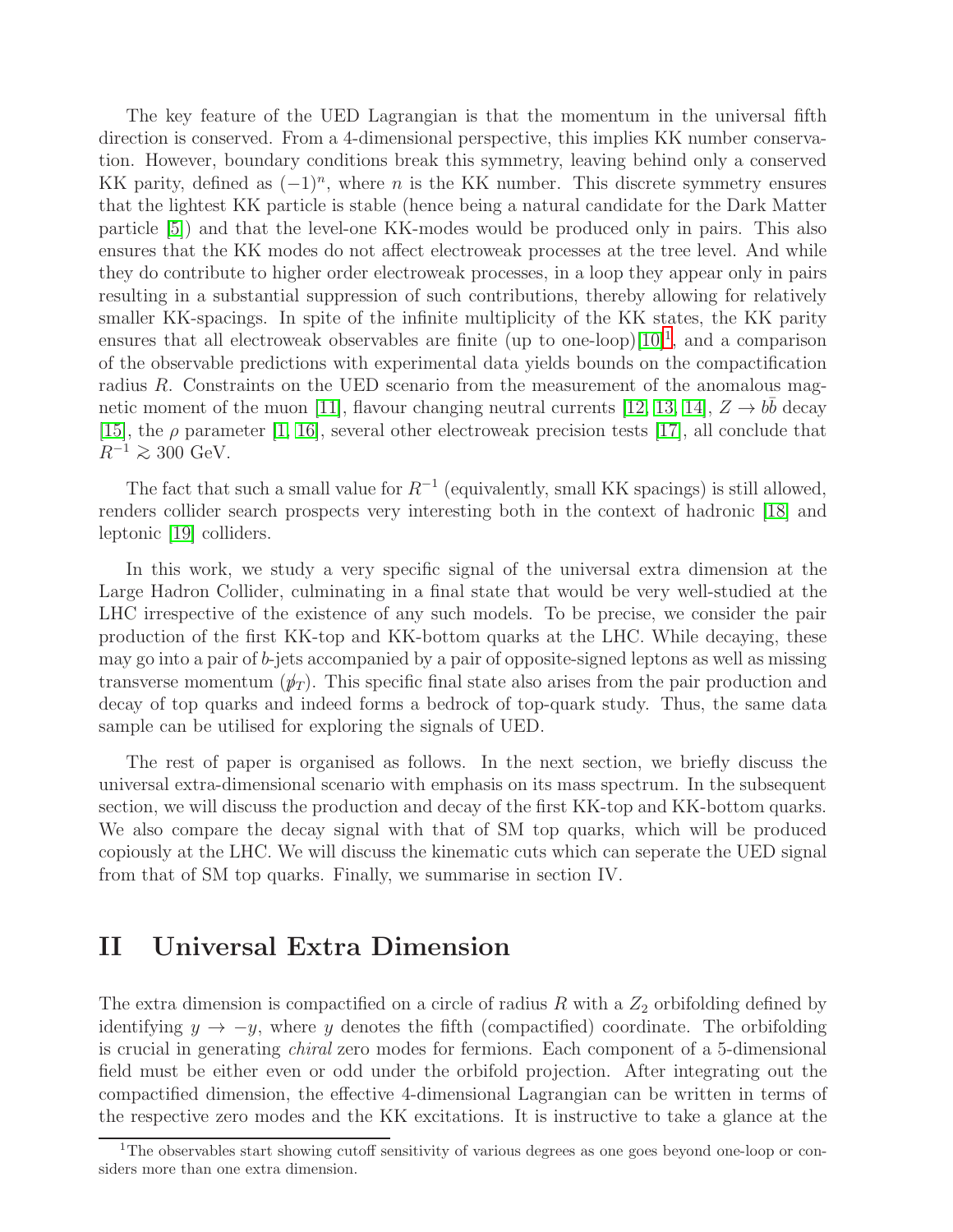KK mode expansions of these fields. Defining

$$
\mathcal{C}_n \equiv \sqrt{\frac{2}{\pi R}} \cos \frac{n y}{R} \quad \text{and} \quad \mathcal{S}_n \equiv \sqrt{\frac{2}{\pi R}} \sin \frac{n y}{R} , \qquad (1)
$$

the KK expansions are given by

<span id="page-2-0"></span>
$$
A_{\mu}(x, y) = \frac{1}{\sqrt{2}} A_{\mu}^{(0)}(x) C_0 + \sum_{n=1}^{\infty} A_{\mu}^{(n)}(x) C_n ,
$$
  
\n
$$
A_5(x, y) = \sum_{n=1}^{\infty} A_5^{(n)}(x) S_n ,
$$
  
\n
$$
\phi(x, y) = \frac{1}{\sqrt{2}} \phi^{(0)}(x) C_0 + \sum_{n=1}^{\infty} \phi^{(n)}(x) C_n ,
$$
  
\n
$$
Q_i(x, y) = \frac{1}{\sqrt{2}} Q_i(x) C_0 + \sum_{n=1}^{\infty} \left[ Q_{iL}^{(n)}(x) C_n + Q_{iR}^{(n)}(x) S_n \right],
$$
  
\n
$$
U_i(x, y) = \frac{1}{\sqrt{2}} U_i(x) C_0 + \sum_{n=1}^{\infty} \left[ U_{iR}^{(n)}(x) C_n + U_{iL}^{(n)}(x) S_n \right],
$$
  
\n
$$
D_i(x, y) = \frac{1}{\sqrt{2}} D_i(x) C_0 + \sum_{n=1}^{\infty} \left[ D_{iR}^{(n)}(x) C_n + D_{iL}^{(n)}(x) S_n \right],
$$
\n
$$
(2)
$$

where  $i = 1 \dots 3$  denotes generations and the fields  $\mathcal{Q}_i$ ,  $\mathcal{U}_i$ , and  $\mathcal{D}_i$  describe the 5-dimensional quark weak-doublet and singlet states respectively. The zero modes thereof are identified with the 4-dimensional chiral SM quark states. The complex scalar field  $\phi(x, y)$  and the gauge boson  $A_\mu(x, y)$  are  $Z_2$  even fields with their zero modes identified with the SM scalar doublet and SM gauge bosons respectively. On the contrary, the field  $A_5(x, y)$ , which is a real scalar transforming in the adjoint representation of the gauge group, does not have any zero mode. The KK expansions of the lepton fields are analogous to those for the quarks and are not shown for the sake of brevity.

### II.1 Radiative corrections to the KK-masses

As is well known, the tree-level mass of a level- $n$  KK component is given by

$$
m_n^2 = m_0^2 + \frac{n^2}{R^2} \,,\tag{3}
$$

 $m<sub>0</sub>$  is the mass associated with the corresponding SM field. Now, as a zeroth approximation, one may treat all the SM particles, apart from the top quark, the weak gauge bosons and the Higgs boson, to be nearly massless. This implies, that, at each KK-level, the different states are approximately degenerate. An immediate consequence would be the quasi-stability of many of the KK-fields, leading to possibly spectacular signatures in a collider environment. This, however, is only the leading order approximation and quantum corrections lift this degeneracy. Apart from the usual radiative corrections that we expect in a Minkowski-space field theory, there are additional corrections accruing from the fact of the fifth direction being a compact one. We briefly review these next.

• Bulk corrections:

These arise due to the winding of the internal loop (lines) around the compactified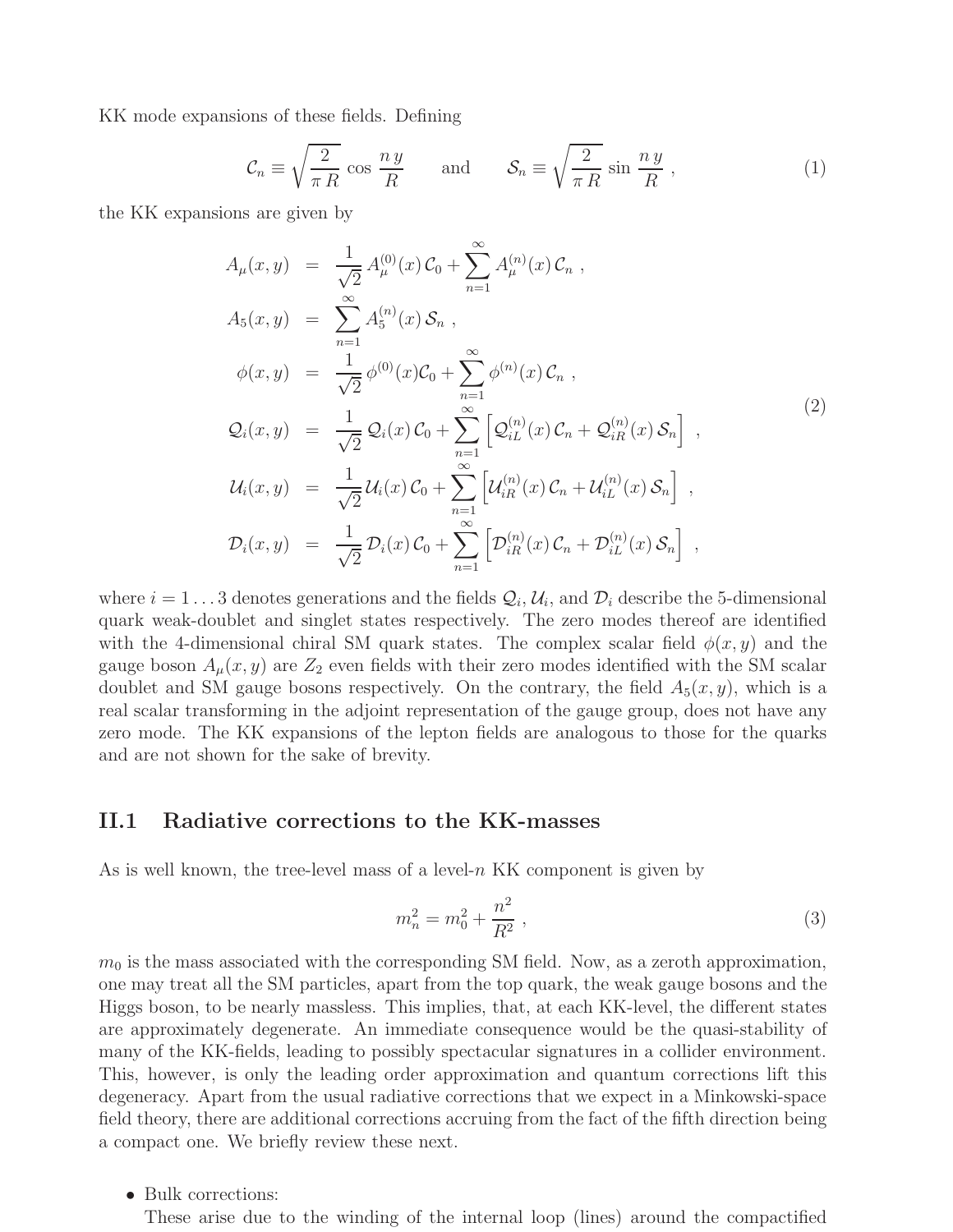direction<sup>[\[20\]](#page-16-13)</sup>, and are nonzero (and finite) only for the gauge boson KK-excitations. For the first level KK-modes, the bulk corrections are given by

<span id="page-3-1"></span>
$$
\delta(m_{B^n}^2) = -\frac{39 \zeta(3) a_1}{2 \pi^2 R^2}, \n\delta(m_{W^n}^2) = -\frac{5 \zeta(3) a_2}{2 \pi^2 R^2}, \n\delta(m_{g^n}^2) = -\frac{3 \zeta(3) a_3}{2 \pi^2 R^2},
$$
\n(4)

where  $a_i \equiv g_i^2/16 \pi^2$ ,  $i = 1...3$  with  $g_i$  denoting the respective gauge coupling constants. The vanishing of these corrections in the limit  $R \to \infty$  reflects the removal of the compactness of the fifth direction and hence the restoration of full five-dimensional Lorentz invariance.

• Orbifold corrections:

The very process of orbifolding introduces a set of special (fixed) points in the fifth direction (two in the case of  $S^1/Z_2$  compactification). This clearly violates the fivedimensional Lorentz invariance of the tree level Lagrangian. Unlike the bulk corrections, the boundary corrections are not finite, but are logarithmically divergent[\[20\]](#page-16-13). They are just the counterterms of the total orbifold correction, with the finite parts being completely unknown, dependent as they are on the details of the ultraviolet completion. Assuming that the boundary kinetic terms vanish at the cutoff scale Λ  $(= 20 \text{ TeV}$  here) the corrections from the boundary terms, at a renormalization scale  $\mu$  would obviously be proportional to  $L_0 \equiv \ln(\Lambda^2/\mu^2)$ . Denoting  $m_n(\mathcal{A})$  to be the tree-level mass of the *n*-th KK-component of a SM field  $\mathcal{A}$ , we have [\[20\]](#page-16-13)

<span id="page-3-0"></span>
$$
\begin{aligned}\n\bar{\delta} \, m_{Q^n} &= m_n \left( 3 \, a_3 + \frac{27}{16} \, a_2 + \frac{a_1}{16} \right) \, L_0 \,, \\
\bar{\delta} \, m_{u^n} &= m_n \left( 3 \, a_3 + a_1 \right) \, L_0 \,, \\
\bar{\delta} \, m_{d^n} &= m_n \left( 3 \, a_3 + \frac{a_1}{4} \right) \, L_0 \,, \\
\bar{\delta} \, m_{L^n} &= m_n \left( \frac{27}{16} \, a_2 + \frac{9}{16} \, a_1 \right) \, L_0 \,, \\
\bar{\delta} \, m_{e^n} &= \frac{9 \, a_1}{4} \, m_n \, L_0 \,, \\
\bar{\delta} \, (m_{B^n}^2) &= \frac{-a_1}{6} \, m_n^2 \, L_0 \\
\bar{\delta} \, (m_{W^n}^2) &= \frac{15 \, a_2}{2} \, m_n^2 \, L_0 \,, \\
\bar{\delta} \, (m_{g^n}^2) &= \frac{23 \, a_3}{2} \, m_n^2 \, L_0 \,, \\
\bar{\delta} \, (m_{H^n}^2) &= m_n^2 \left( \frac{3}{2} \, a_2 + \frac{3}{4} \, a_1 - \frac{\lambda_H}{16 \pi^2} \right) \, L_0 + \overline{m}_H^2 \,,\n\end{aligned}
$$

where the boundary term for the Higgs scalar, namely  $\overline{m}_{H}^2$ , is taken to be vanishing.

The KK-excitations of the neutral electroweak gauge bosons mix in a fashion analogous to their SM counterparts and the mass eigenstates and eigenvalues of the KK 'photons' and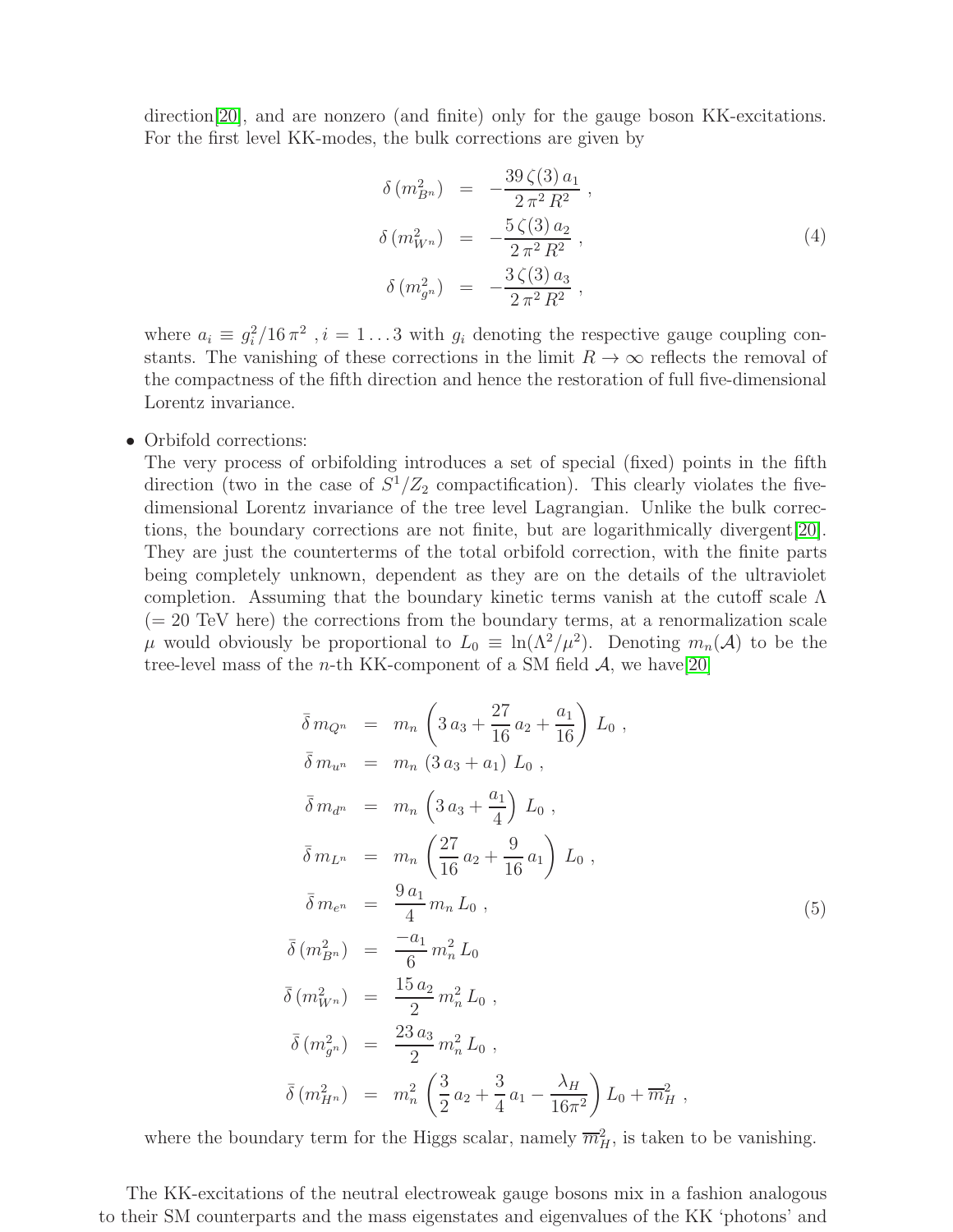'Z' bosons are obtained by diagonalizing the corresponding mass squared matrices. In the  $(B_n, W_n^3)$  basis, the latter reads

$$
\left(\begin{array}{cc} \frac{n^2}{R^2} + \hat{\delta}m_{B^n}^2 + \frac{1}{4}g_1^2v^2 & \frac{1}{4}g_1g_2v^2\\ \frac{1}{4}g_1g_2v^2 & \frac{n^2}{R^2} + \hat{\delta}m_{W^n}^2 + \frac{1}{4}g_2^2v^2 \end{array}\right),
$$

where  $\hat{\delta}$  represents the total one-loop correction, including both bulk and boundary contributions. Note that, with  $v$  being just the scale of EWSB, the extent of mixing is miniscule even at  $R^{-1} = 500 \text{ GeV}$  and is progressively smaller for the higher KK-modes. As a consequence, unless  $R^{-1}$  is very small, the  $Z^1$  and  $\gamma^1$  are, for all practical purposes, essentially  $W_3^1$  and  $B<sup>1</sup>$ . This has profound consequences in the decays of the KK-excitations.

With the mass corrections for  $B<sup>n</sup>$  always being negative, and the contribution from EWSB being relatively small, it is understandable that the KK-photons have masses very close to  $n/R$ . A further consequence is that the lightest KK-particle (LKP), and hence the Dark Matter candidate, is almost always the  $\gamma^1$ . Furthermore, of the other KK-excitations, the leptonic fields are the lightest (and nearly degenerate) followed by the weak gauge boson excitations. The quark and gluon excitations are the heaviest within a given KK-level on account of the substantial corrections due to the strong interactions.

In a similar vein, the quark excitations mix too. With the 5-dimensional theory necessarily being a non-chiral one, for every SM fermion state, there correspond two states at each KK-level (see eqn[.2\)](#page-2-0). These obviously mix with each other with a strength determined by the SM Yukawa coupling. Thus, while the two top-states at level one (hereafter denoted as  $t_1^1$  and  $t_2^1$  are split slightly, the other KK fermions are almost degenerate. This is depicted in Table [1](#page-4-0) which lists the masses of the first KK-modes of various SM particles, after the inclusion of radiative corrections, for three representative values of  $1/R$ , namely, 300, 500 and 800 GeV.

| $R^{-1}$ | $m_{\scriptscriptstyle\text{{F}}}$ | $m_{t_0}$ | $m_{b_1^1}, m_{b_2^1}$ | $m_{L^1}$ | $m_{e^1}$ | $m_{a1}$                                              | $m_{W^{\pm}}$ 1 | $m_{Z_1}$ | $m_{\gamma^1}$ |
|----------|------------------------------------|-----------|------------------------|-----------|-----------|-------------------------------------------------------|-----------------|-----------|----------------|
|          | 300   389.0   373.5                |           | 347.6                  |           |           | 309.0   303.3   384.3   327.4   328.6   301.5         |                 |           |                |
|          | $500 \mid 599.9 \mid 587.3 \mid$   |           | 585.5                  |           |           | $515$   $505.5$   $642.3$   $536$   $542.1$   $501.0$ |                 |           |                |
| 800      | $941.6$ 900.3                      |           | 924.9                  |           |           | 815.9   808.7   1024.7   850.4   850.5   800.0        |                 |           |                |

<span id="page-4-0"></span>Table 1: One-loop corrected masses (in GeVs) for the first KK-mode of different fermions and gauge bosons for three values of the compactification radius R.

# III Production and decay of the first level KK-top and bottom quarks

The KK-quarks being strongly interacting, their pair production at the LHC is suppressed only by their large mass. As can be easily appreciated, for  $R^{-1} \geq 500 \text{ GeV}$ , the KK-excitations of different flavors are close-spaced in mass, leading to near-democratic production cross sections<sup>[2](#page-4-1)</sup>. The KK-top and KK-bottom quarks are somewhat special though, as they produce

<span id="page-4-1"></span><sup>&</sup>lt;sup>2</sup>The democracy, of course, is not strictly true, as the production of first family quark excitations and/or gluon excitations (in various combinations) receive substantial t-channel contributions.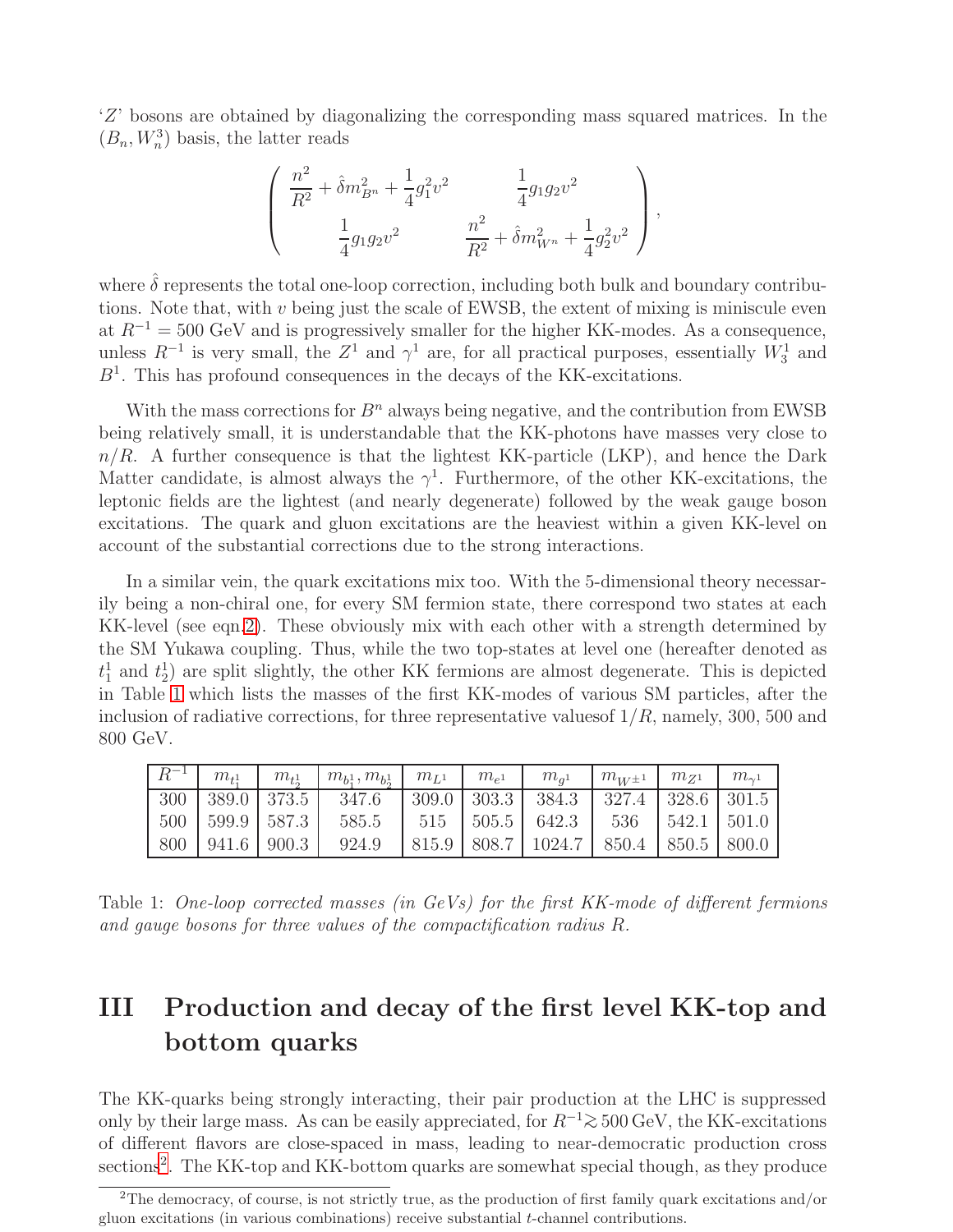b-quark jets in their decays. Since these can be identified with a high efficiency, it makes their detection easier than that of the excitations of the first two generations.

Pair production of 3rd generation KK-quarks in a proton (anti-)proton collision proceeds in a fashion largely analogous to that applicable to SM heavy quarks, the analytic expressions for which can be found in Ref.[\[21\]](#page-17-0). An extra contribution appears though, namely in the form of a s-channel exchange of a level–2 KK gluon<sup>[3](#page-5-0)</sup>. Since the level-2 gluon is allowed to be (nearly) on-shell, this contribution is not negligible, and indeed a careful calculation shows that, numerically, its effect can be as large as 10%.



<span id="page-5-1"></span>Figure 1: Pair production cross-sections of level-one KK  $t$  – or b–quarks as a function of their masses in proton proton collisions at center of mass energies 14 TeV and 7 TeV respectively. Also shown are the cross-sections for pair-production in association with one or two hard jets (see eq[.6\)](#page-6-0).

For numerical evaluation of the cross-sections, we use a tree-level Monte-Carlo programme incorporating CTEQ6L [\[22\]](#page-17-1) parton distribution functions. Both the renormalization and the factorisation scales have been set equal to the subprocess center-of-mass energy  $\sqrt{\hat{s}}$ . The ensuing cross-sections are presented in Fig[.1](#page-5-1) for two different values of the proton-proton center of mass energy. Given the typical spectrum (displayed in Table [1\)](#page-4-0), it is immediately apparent that the cross-sections for  $b_1^1$ -pair production would be essentially identical to those for  $b_2^1$ , while  $t_2^1$ -pair production rates would slightly exceed those for  $t_1^1$ . While the NLO and NLL corrections can be well estimated by a proper rescaling of the corresponding results for tt production, we deliberately desist from doing so. With the K-factor expected to be large [\[23\]](#page-17-2), our results would thus be a conservative one.

At this stage, it is worthwhile to consider the possibility that the pair-production be accompanied by other hard jets. This would be of particular importance in estimating the background from  $tt$ –production as discussed in the next section. Note that, nominally, the production of extra light jets is associated with soft and collinear singularities. Parts of such processes are, of course, absorbed in defining the higher-order (NLO/NNLO, as the case may

<span id="page-5-0"></span><sup>3</sup>Note that the coupling of a pair of SM gluons to the level-2 gluons violates KK-number but not KKparity. Consequently, it is allowed, but is loop-suppressed.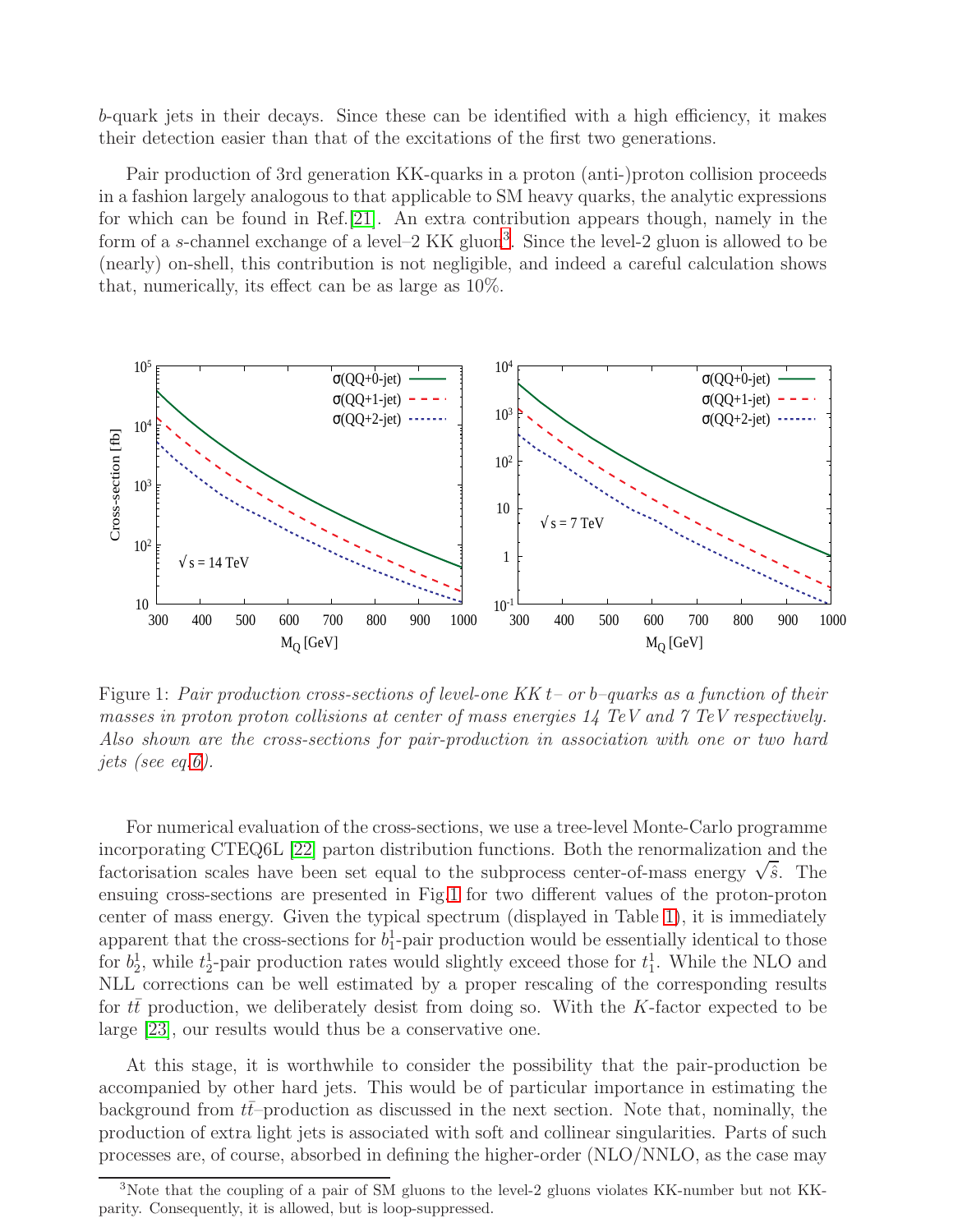be) cross-sections. Defining, somewhat arbitrarily,

<span id="page-6-0"></span>
$$
\sigma(Q\bar{Q} + n_j - \text{jets}) \equiv \sigma[p_T(j) > 30 \,\text{GeV}, |\eta(j)| < 2.5, \,\Delta R(j - j) > 0.7] \tag{6}
$$

where the last requirement is applicable for  $n_i \geq 2$  and serves to eliminate a particular collinear singularity by demanding a minimum distance among them in the  $\eta - \phi$  plane, with  $\phi$  being the azimuthal angle, and  $\Delta R \equiv \sqrt{(\Delta \eta)^2 + (\Delta \phi)^2}$ . In Fig[.1,](#page-5-1) we also plot these cross-sections  $n_j = 1, 2$ . For  $n_j \geq 3$ , the corresponding cross sections are too small to be of relevance. Note that the ratios  $\sigma(n_j = 1, 2)/\sigma(n_j = 0)$  actually increases marginally with  $M_{\odot}$ . It should be realised that the simultaneous use of eq[.6](#page-6-0) alongwith K-factors could result in some double-counting, and, ideally one should employ higher-order monte-carlo generators. However, given the kinematic requirements we impose, the extent of this error is miniscule and this does not alter the results in any significant way.

Let us now turn our attention to the decay patterns for each of these KK-excitations.  $t_1^1$  and  $b_1^1$  being dominantly right-handed, have very small decay widths into  $W^1$  and  $Z^1$ . Consequently, the  $b_1^1$  decays into a  $b-\gamma^1$  pair with almost a 100% branching ratio. However,  $t_1^1 \to t_1^1$  is kinematically disallowed unless  $R^{-1} > 1$  TeV. For smaller  $R^{-1}$ , the only allowed decay mode for the  $t_1^1$  is into  $H^{1+}$  b. Similarly, kinematics dictates that  $t_2^1$  decays dominantly to  $W^1b$  and  $b_2^1$  decays to  $Z^1b$  in spite of the fact that either of these KK-quarks couple to both  $W^1$  and  $Z^1$ .

While  $\gamma^1$  is the LKP and hence stable (escapes detection), both  $W^1$  and  $Z^1$  must decay. The  $Z^1$  is lighter than the excited quark states. Furthermore, there is no tree-level  $Z^1 Z \gamma^1$ coupling. Thus, the dominant decay modes of the  $Z^1$  are into the  $(L^1)^{\pm}L^{\mp}$  and  $\nu^1\nu$  final states with nearly equal branching ratios<sup>[4](#page-6-1)</sup>. In the former case, the excited lepton decays subsequently  $(L^1 \to L\gamma^1)$ . This leads to a  $Z^1$  signal consisting of two (oppositely) charged leptons and missing energy. Kinematics does not permit the  $W^{1\pm}$  to decay either hadronically or in the  $W^{\pm}\gamma^{1}$  channel. Consequently, it decays to either  $L^{\pm}\nu^{1}$  or to  $L^{1\pm}\nu$  with equal branching ratios. The final decay products are therefore  $L^{\pm}\nu\gamma^1$  of which only the charged leptons are observable. Hence, we have

$$
t_2^1 \to W^{1+} + b \to b + L^+ + \nu + \gamma^1
$$
  
\n
$$
b_2^1 \to Z^1 + b \to b + \nu^1 + \nu, b + L^+ + L^- + \gamma^1
$$
\n(7)

Thus,  $t_2^1$ -pair production would dominantly lead to a pair of b-jets, a pair of opposite signleptons (not necessarily of the same flavor) and missing transverse energy. The same configuration is also reached in nearly half the events resulting from  $b_2^1$ -pair production. The other half of the latter case is shared roughly equally between  $(2 b + p_T)$  and  $(2 b + 4 \ell + p_T)$  $events<sup>5</sup>$  $events<sup>5</sup>$  $events<sup>5</sup>$ .

Let us also briefly comment on the possible decay of the  $H^{1\pm}$ , a by-product of  $t_1^1$  production. As the level-1 Higgs masses may receive a substantial contribution from the boundary Higgs mass  $\overline{m}_H$  (see eqn[.5\)](#page-3-0), their decay patterns are crucially dependent on this quantity. For simplicity, we have set  $\overline{m}_H = 0$  in our analysis. Given this, kinematical constraints allow only  $H^{1-} \to \tau_1^1 + \bar{\nu}_\tau$ . The tiny mass separation between the LKP and  $\tau_1^1$  ensures that the latter subsequently decays to a  $\gamma^1$  and a very soft  $\tau$ . Such soft  $\tau$ 's, whether from this decay chain or produced otherwise (such as from the decays of  $\tau_2^1$ , which are produced from  $W^{1\pm}$ 

<span id="page-6-1"></span><sup>&</sup>lt;sup>4</sup>The decay  $Z^1 \to (l^1)^{\pm} l^{\mp}$  is suppressed by  $\sin^2 \theta_W^1$ .

<span id="page-6-2"></span><sup>&</sup>lt;sup>5</sup>In this discussion, we, obviously, have confined ourselves to the  $n_j = 0$  sector above. The inclusion of  $n_i \neq 0$  events would lead to additional (non-b) jets.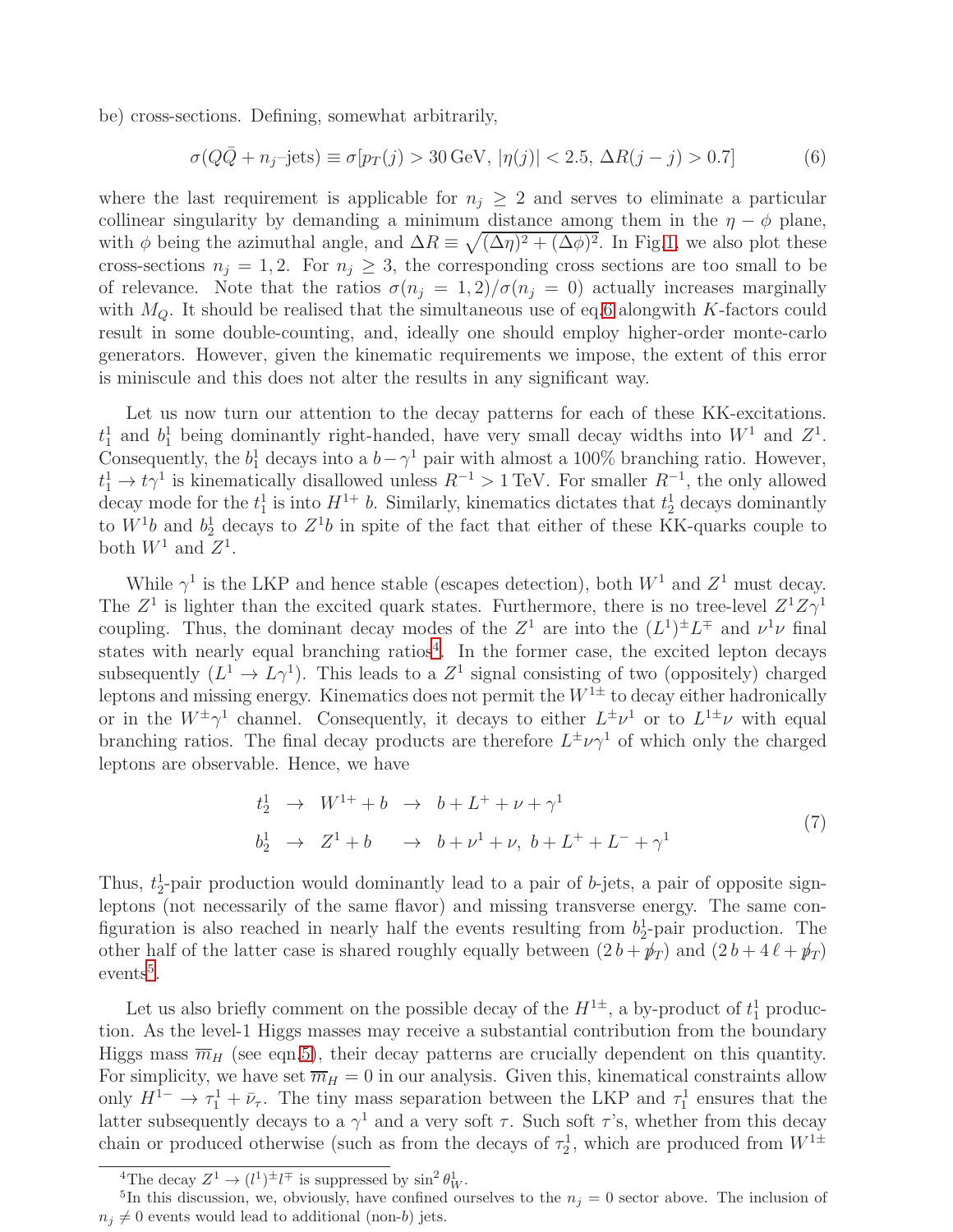or  $Z^1$ ) often escape detection in a hadronic environment. So in the following analysis we will only bank on the detection of prompt  $e$ 's and  $\mu$ 's. Of course, the inclusion of a non-zero  $\overline{m}_H$  would open other decay channels to the  $H^{1\pm}$ , thereby raising the possibility that some of the  $t_1^1 \bar{t}_1^1$  events would lead to final states observable above the SM background. This, however, would only add to the significance of our numerical results, at the cost of including an additional parameter. Once again, we desist from such a course of action.

### IV Collider searches

As we have argued above, the dominant by-products of  $t_2^1 \bar{t}_2^1$  and  $b_2^1 \bar{b}_2^1$  production are a pair of b-quarks, a pair of oppositely charged leptons (not necessarily of the same flavor) accompanied by missing transverse energy. This, of course, constitutes a classic top-quark detection strategy. It, thus, might be tempting to search for such states at the Tevatron. However, for  $R^{-1}$  allowed currently, the production rates at the Tevatron are too small to be of any relevance. Hence, we concentrate on the LHC.

With the relative mass splitting between the excited quarks and the weak gauge bosons  $(Z<sup>1</sup>$  and  $W<sup>1</sup>$ ) and, in turn, the mass splitting between the gauge bosons and the LKP being small, it is quite obvious that, in the rest frame of the produced excited quark, the daughters b and the lepton would carry only a small fraction of its mass as momenta. This, in turn, translates to relatively small transverse momenta for them even in the laboratory frame. Thus, one should profitably concentrate on such a part of the phase space. A fruitful pursual of such a methodology requires that we examine and compare the phase space distributions for signal events as well as those of the myriad backgrounds which we discuss below.

There are several SM processes which result in final states similar to that we are interested in. Consequently, one has to find the characteristics of our signal which are distinct from the SM processes. It is needless to mention that SM  $t\bar{t}$  production (at the LHC), being driven by strong interactions, offers us the biggest hurdle. Apart from the  $t\bar{t}$  production, non-resonant,  $b\bar{b}W^+W^-$  and  $b\bar{b}ZZ$  production  $(\mathcal{O}(\alpha_s\alpha_W))$  followed by the leptonic decays of the  $W(Z)$ -bosons, give rise to analogous final states. Drell-Yan production of leptons in association with two light flavored jets, misidentified as  $b$ -jet may also contribute to the background. In the following we will discuss all of these one by one.

However, before we embark on the mission to suppress the above mentioned backgrounds, it behoves us to list the basic requirements for jets and isolated leptons to be visible as such. In this quest, it should be realized though that any detector has only a finite resolution. For a realistic detector, this applies to both energy/transverse momentum measurements as well as determination of the angle of motion. For our purpose, the latter can be safely neglected<sup>[6](#page-7-0)</sup> and we simulate the former by smearing the energy with Gaussian functions defined by an energy-dependent width. The latter receives corrections from many sources and are, in general, a function of the detector coordinates. We, though, choose to simplify the task by assuming a flat resolution function equating it to the worst applicable for our range of interest. To wit, we have

$$
\frac{\sigma_E}{E} = \frac{a}{\sqrt{E}} \oplus b \tag{8}
$$

<span id="page-7-0"></span> $6$ The angular resolution is, generically, far superior to the energy/momentum resolutions and too fine to be of any consequence at the level of sophistication of this analysis.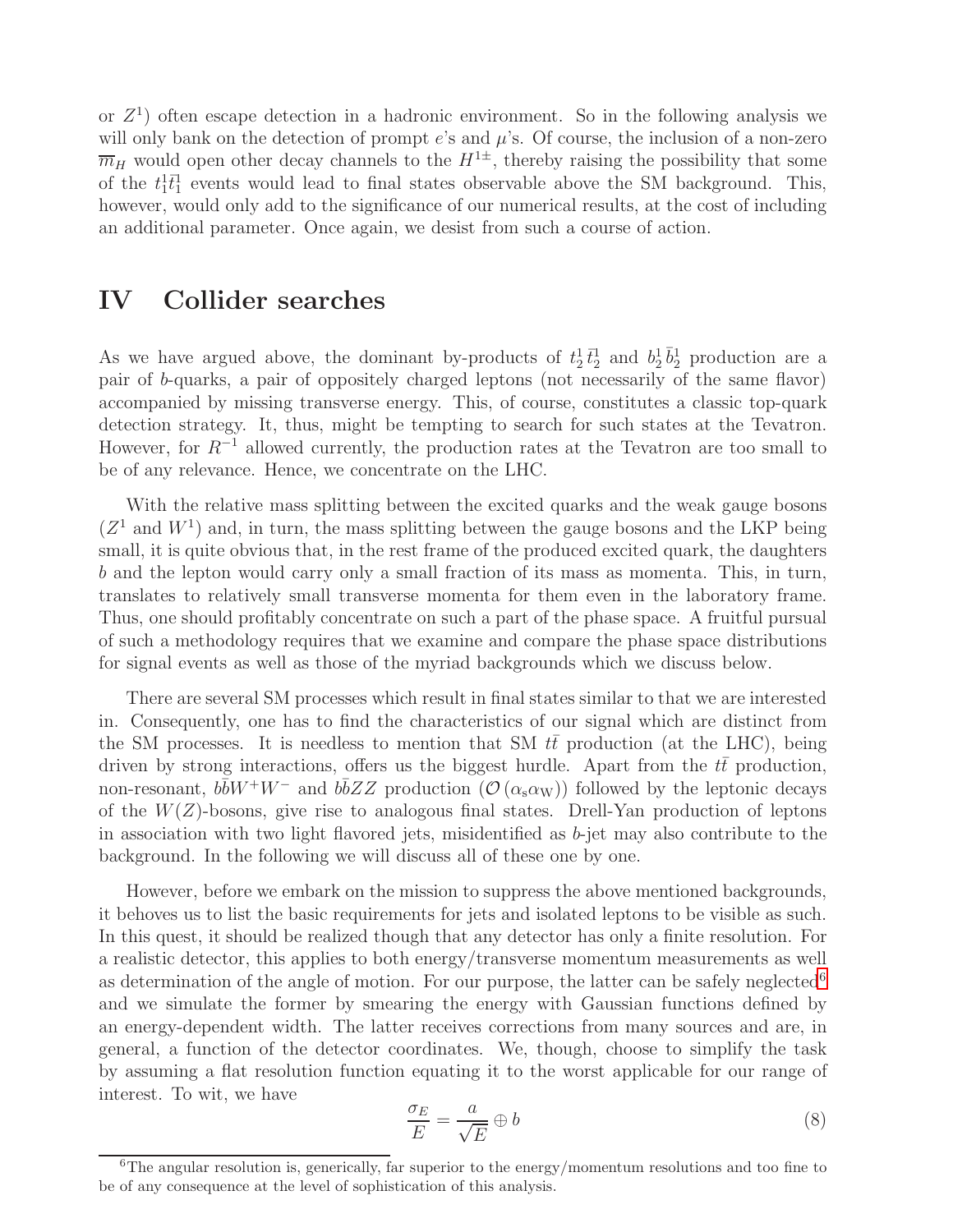where the errors are to be added in quadrature and

$$
a_{\ell} = 0.05
$$
,  $b_{\ell} = 5.5 \times 10^{-3}$  for leptons,  
\n $a_j = 0.80$ ,  $b_j = 0.05$  for partons. (9)

Keeping in mind the LHC environment as well as the detector configurations, we demand that, to be visible, a jet or a lepton must have an adequately large transverse momentum and they are well inside the rapidity coverage of the detector, namely,

<span id="page-8-0"></span>
$$
p_T(\text{jet}) > 30 \,\text{GeV} \;, \qquad p_T(\text{lept}) > 15 \,\text{GeV} \;, \tag{10}
$$

and

$$
|\eta(\text{jet})| \le 2.5 , \qquad |\eta(\text{lept})| \le 2.5 . \tag{11}
$$

Furthermore, we demand the leptons and jets be well seperated from each other by requiring

<span id="page-8-1"></span>
$$
\Delta R_{\ell-j} \le 0.4 \text{ and } \Delta R_{j,j} > 0.7 \tag{12}
$$

Among the SM backgrounds mentioned above,  $t\bar{t}$  production (followed by  $t \to bW$  and  $W \to l\nu$ ) is very large, even on the imposition of eqs.[\(10–](#page-8-0)[12\)](#page-8-1). Another set of important backgrounds arise from inclusive  $W-$  and  $Z$ -production. To reduce this to manageable levels, one must impose further selection cuts. Since the only hadronic constituent of our signal is given by a pair of b's, we require that there be two and only two<sup>[7](#page-8-2)</sup> b-jets satisfying eqs.[\(10–](#page-8-0)[12\)](#page-8-1). For b-tagging efficiency, we use  $\epsilon_b = 0.6$  for each b. Furthermore, the event must be characterized by a minimum missing transverse momentum defined in terms of the total visible momentum, namely,

<span id="page-8-3"></span>
$$
\hat{p}_T \equiv \sqrt{\left(\sum_{\text{vis.}} p_x\right)^2 + \left(\sum_{\text{vis.}} p_y\right)^2} > 30 \,\text{GeV} \,. \tag{13}
$$

While this seemingly restricts the potential SM background to  $t\bar{t}$  production, in reality, a multitude of other electroweak processes contribute too. For some of these, the hard (parton level) process does not even have a source of missing energy. For example, even a  $2b+2\ell$ final state could potentially be associated with a missing transverse momentum simply on account of mismeasurements of the jet and lepton energies. A minimum requirement of the missing transverse momentum keeps these backgrounds well under control. The requirements summarized by Eqns.  $(10-13)$  $(10-13)$ , thus, constitute our *acceptance cuts*.

A further requirement proves useful. Most such electroweak processes involve production of W or Z bosons, and these could be decimated by the simple requirement of the dijet and dilepton (in the identical-flavor case) invariant masses to be substantially away from these masses. This leads to the first of our selection cuts, namely

<span id="page-8-4"></span>
$$
m(\ell, \ell) \notin [70, 100] \,\text{GeV} \tag{14}
$$

being applicable only to the case of final states with the oppositely charged hard leptons being of identical flavor. While it might seem appropriate to impose a similar restriction on the dijet invariant mass, we desist from doing so. For one, once we require b-tagging for the two hardest jets, the dominant  $(tt)$  background is not characterized by any such peak in

<span id="page-8-2"></span><sup>&</sup>lt;sup>7</sup>b-tagging can also control the background from DY production of leptons mentioned above.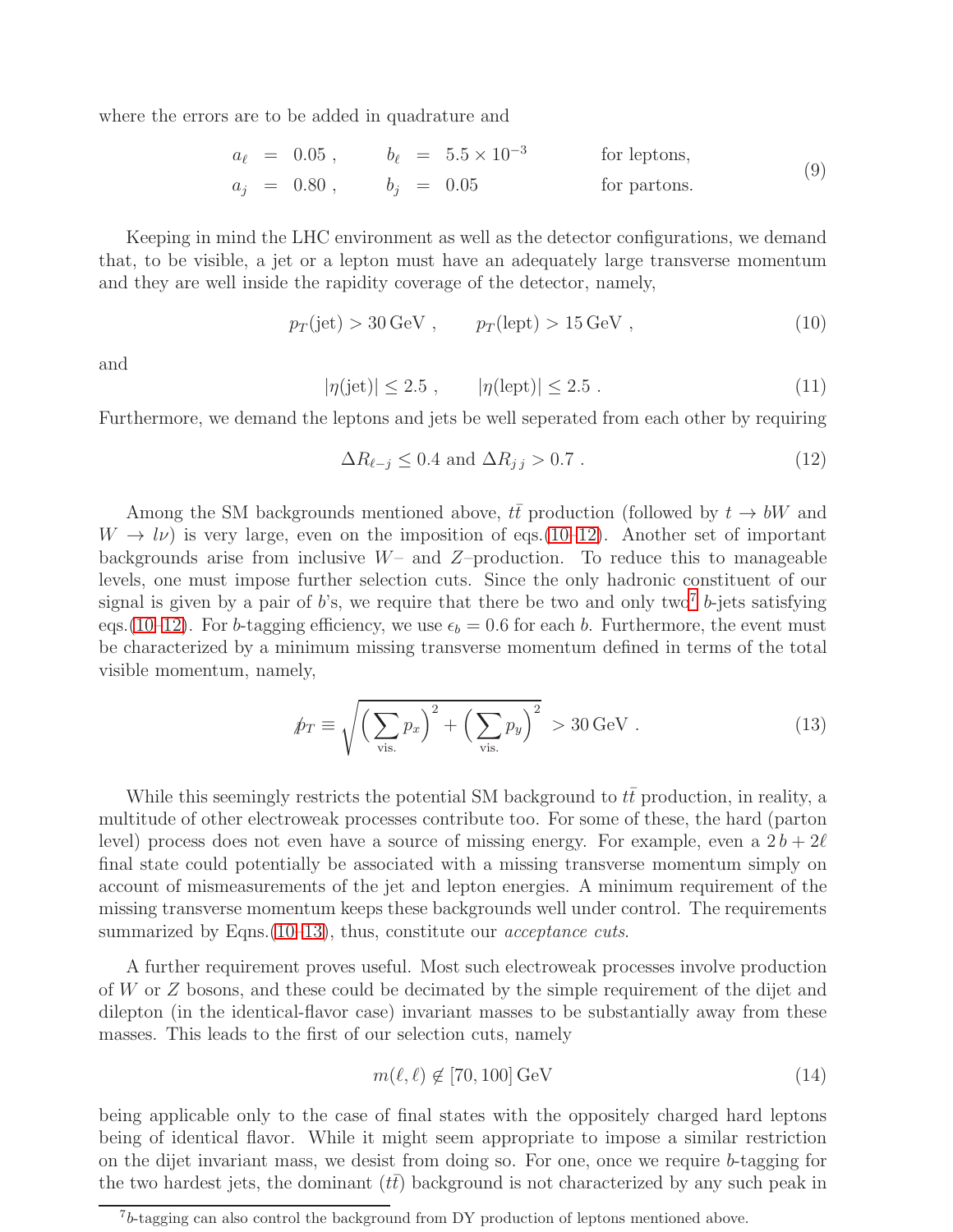$m_{b\bar{b}}$ . As for the subdominant background sources wherein the jets are the daughters of a Z, the other cuts suffice. And, finally, such a requirement adversely affects the signal strength as we shall see below.

Backgrounds such as inclusive  $W/Z$  production (single or multiple gauge bosons) were estimated with the generator ALPGEN[\[25\]](#page-17-3) and found to be in consonance with those obtained by the ATLAS collaboration after an exhaustive detector simulation[\[26\]](#page-17-4). For example, after imposition of the above cuts, the contributions to the background cross-section from nonresonant bbWW production (and W-decay) is 65 fb, whereas the contributions from  $bbZZ$ and  $WWjj$  production (wherein two light flavored jets are misidentified as b-jets<sup>[8](#page-9-0)</sup>) are both less than a fb. In fact, one can completely get rid of  $bbZZ$  events by a cut on  $m_{\ell\ell}$  (Eqn[.14\)](#page-8-4). Similarly, the Drell-Yan production of leptons in association with two jets (mis-identified as b-jets) can be reduced to virtually zero by the cuts on the transverse momentum of jets (Eqn[.10\)](#page-8-0), missing transverse momentum (Eqn[.13\)](#page-8-3) and a cut on the invariant mass of the leptons (Eqn[.14\)](#page-8-4). So contributions from most of the processes listed earlier in this section have been reduced to innocuous levels leaving SM  $t\bar{t}$  production to dominate overwhelmingly (after imposition of the acceptance cuts this contribution is to the tune of 4.1 pb).

The latter was simulated at parton level using only the tree-level matrix elements and incorporating CTEQ6L parton distributions. However, to take into account the higher order corrections, we multiplied the rate by the appropriate  $K$ -factor [\[23\]](#page-17-2). For the subdominant backgrounds, whether these be from  $t\bar{t}$  with additional hard jets (see eqn. [6\)](#page-6-0) or inclusive  $W/Z$ -production, we do not include higher-order corrections. The consequent error is miniscule. For the signal though, we are faced with the non-availability of the higher-order calculations. Given that the production is QCD-driven, it is tempting to use the  $t\bar{t}$  calculation and scale it appropriately. However, we choose to desist from this. Considering the fact that the K-factor for the signal events are expected to be of the same order as those for  $tt$ , our results thus are conservative.

Working at  $\sqrt{s} = 14 \,\text{TeV}$  we present, in Figs. 2(*a*, *b*), the normalized  $p_T$  distributions for the two b-jets for signal events (two different values for  $R^{-1}$  are used, namely 500 and 800 GeV) along with the total SM background. As expected, the signal distributions are marginally softer than the corresponding distributions for the background. This difference is less pronounced for larger  $m_Q$  values though. However, even for  $R^{-1} = 800 \,\text{GeV}$ , the signal  $p_T(b)$  distribution would have been softer than the background had we limited ourselves to only the exclusive  $QQ$  and  $t\bar{t}$  events (i.e., only  $n_j = 0$  vide eq[.6\)](#page-6-0). More interesting and typical to UED—are the transverse momentum distributions for the two leptons (as displayed in Figs.  $2(c, d)$ . With the signal events being peaked at a relatively small  $p_T(\ell)$ , this immediately suggests a way to suppress the widely-distributed background by imposing an upper bound on this variable, resulting in a marked improvement in the signal to noise ratio. The missing– $p_T$  ( $/p_T$ ) spectra for the signal and background are also presented in Fig. 2(e). In spite of the fact that in UED a massive inivisible particle  $(\gamma^1)$  is responsible for the missing  $p_T$  (in comparison to the SM where it is the neutrinos from various decay chains), the  $/p<sub>T</sub>$  spectra do not differ drastically. However, it has been mentioned earlier that the cut on  $/p<sub>T</sub>$  is very much instrumental in reducing SM backgrounds (in particular QCD driven ones) in which jet-energy/momentum mismeasurements give rise to missing transverse momentum in the final state.

The relative softness of the leptons and jets is a generic feature of the model and but a manifestation of the typically quasi-degenerate mass spectrum of UED model. Note that

<span id="page-9-0"></span><sup>8</sup>A mistagging probability of 3% has been assumed here [\[27\]](#page-17-5).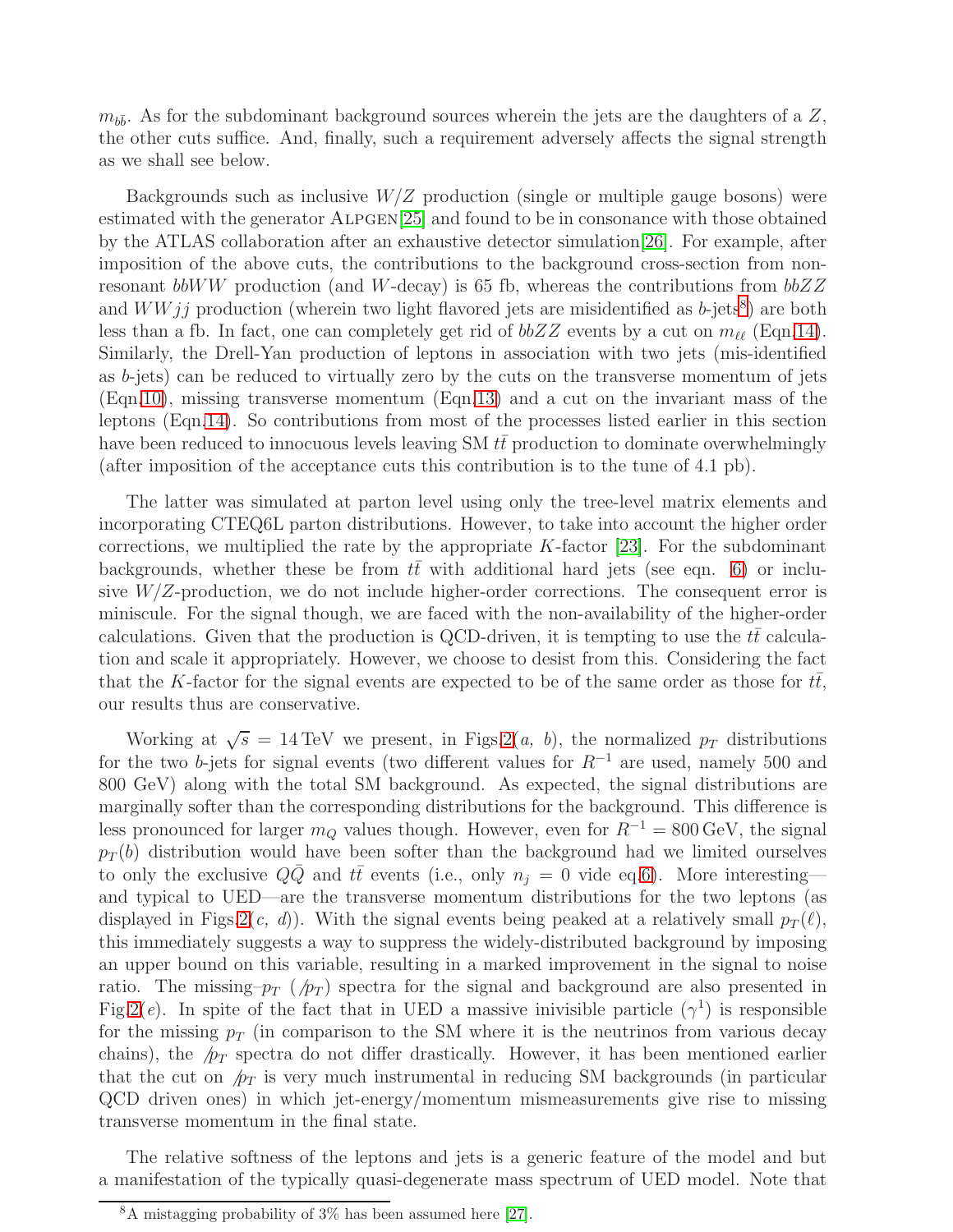

<span id="page-10-0"></span>Figure 2: Normalized distributions for transverse energy on imposition of the acceptance cuts of Eqns.[\(10–](#page-8-0)[13\)](#page-8-3). (a) the leading b-jet, (b) the second b-jet, (c) the leading lepton, (d) the second lepton and (e) the missing transverse energy. Each panel shows the distributions for two signal points as well as the total SM background.

these are the decay products of a 1st KK-level state and that the conservation of KK-parity demands that each such decay must have another such level-one KK excitation as a daughter. The near-degeneracy of the level-one KK-spectrum thus predicts that the leptons and jets should be soft. Thus, apart from the acceptance cuts, defined above, a restriction on the maximum value of the lepton transverse momenta, would enhance the signal to background ratio considerably. As can be expected, the transverse momenta of the final state particles are correlated. For example, imposing such a restriction on the lepton transverse momenta, also renders the  $p_T(b)$  spectra for the signal to be softer than those for the background. Thus, a similar restriction on the maximum value of the b-jet transverse momenta also serves to accentuate the signal.

It is instructive to consider each of the six possible pairwise invariant mass distributions constructed out of the momenta of the two leading jets and the two leading leptons. (see Fig[.3\)](#page-11-0). While charge measurement for the leptons is relatively straightforward, that for the b's has a relatively lower efficiency. Rather than pay the price for this, we have identified both jets and leptons by the relative magnitude of their transverse momenta. (The lepton and b-jet with higher (lower)  $p_T$  are denoted by  $\ell_1$  ( $\ell_2$ ) and  $b_1$  ( $b_2$ ) respectively.) As Fig[.3](#page-11-0)a shows,  $M(\ell_1, \ell_2)$  peaks at relatively small values for the signal events, while it has a flat distribution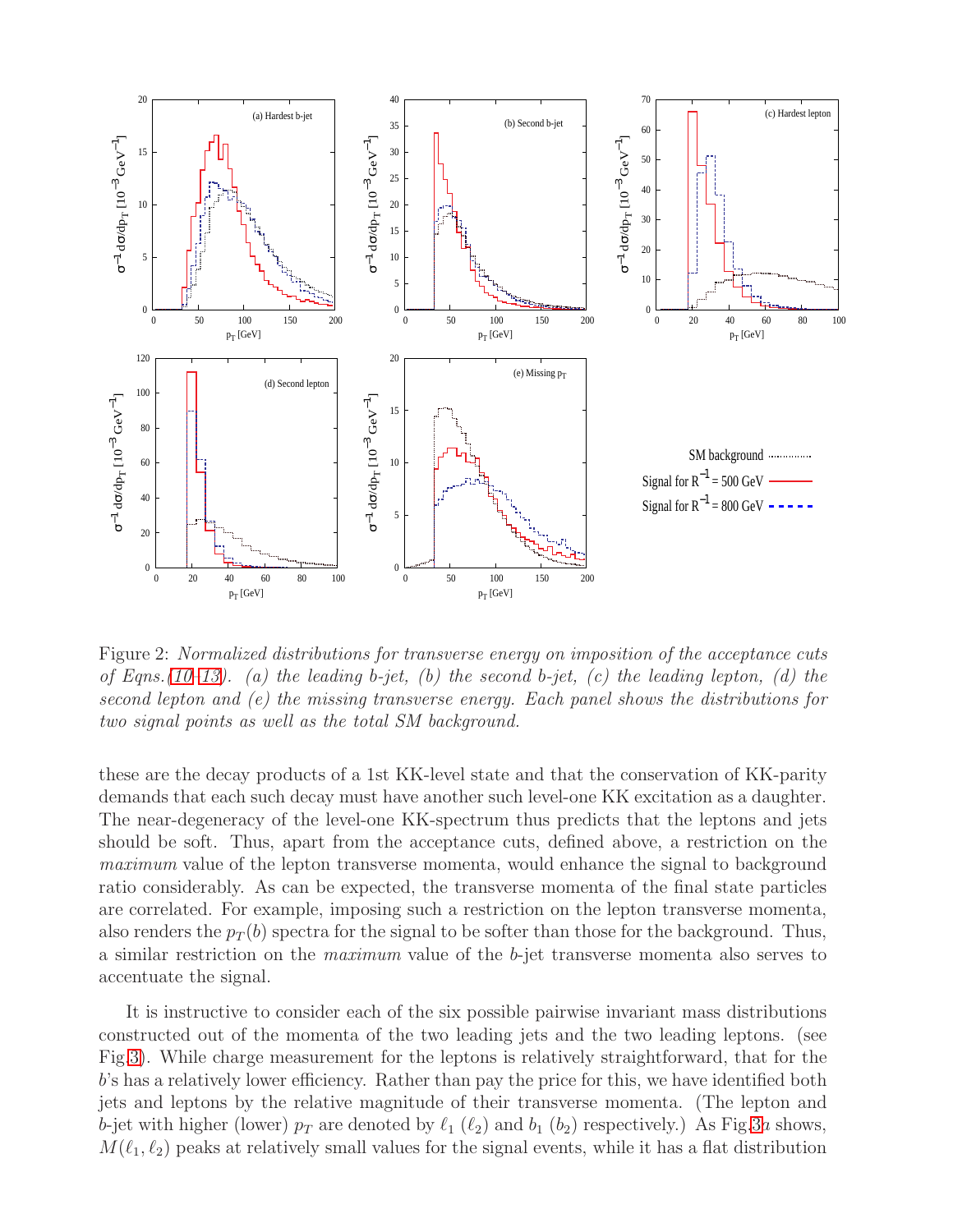

<span id="page-11-0"></span>Figure 3: Normalized invariant mass distributions (on imposition of acceptance cuts only) for (a) lepton-pair, (b) b-jet-pair, (c) hardest lepton-hardest b-jet, (d) hardest lepton-second b-jet, (e) second lepton–hardest b-jet,  $(f)$  second lepton–second b-jet. In each case, the solid (red) and the dashed (blue) curves denote signal distributions for  $R^{-1} = 500(800) \text{ GeV}$  respectively, while the dotted (black) curve denotes the total SM background.

for the background<sup>[9](#page-11-1)</sup>. It is, thus, useful to concentrate on low  $M(\ell_1, \ell_2)$  events. The b-b invariant mass distribution (Fig[.3](#page-11-0)b), on the other hand, is not an efficient discriminator between signal and background. Indeed, had we imposed a condition analogous to Eqn[.14](#page-8-4) for this pair, we would have lost a larger fraction of the signal than the background.

As for the various lepton–jet combinations, the sharp drop in the SM background at  $M(\ell, b) = m_t$  is a kinematic effect and characteristic of the masslessness of the neutrino<sup>[10](#page-11-2)</sup>. The corresponding drops in the signal profiles occur at either of

$$
M(\ell, b) = \frac{\sqrt{(m_{b_2^1}^2 - m_{Z^1}^2)(m_{Z^1}^2 - m_{L^1}^2)}}{m_{Z^1}} \quad \text{and} \quad M(\ell, b) = \frac{\sqrt{(m_{t_2^1}^2 - m_{W^1}^2)(m_{W^1}^2 - m_{\nu^1}^2)}}{m_{W^1}}
$$

depending on the particular production and decay channel involved. Given the near degeneracy of the masses, a resolution of the different steps would require a very large luminosity,

<span id="page-11-1"></span><sup>&</sup>lt;sup>9</sup>While it may seem that the restriction of Eqn.[\(14\)](#page-8-4) is irrelevant, it should be realized that the absence of this cut would have led to a an enhancement in the background close to  $M(\ell_1, \ell_2) \sim m_Z$  on account of inclusive  $W/Z$  (single or multiple) production processes. That the  $M(\ell_1, \ell_2)$  distribution does not vanish exactly in this regime is not surprising, for we do retain such events for unlike-flavour lepton pairs.

<span id="page-11-2"></span><sup>&</sup>lt;sup>10</sup>The lack of such a drop in Fig[.3\(](#page-11-0)f) is but a consequence of the fact that this pairing is often the 'wrong' one, namely the b-jet and the lepton emanate from different top-quarks.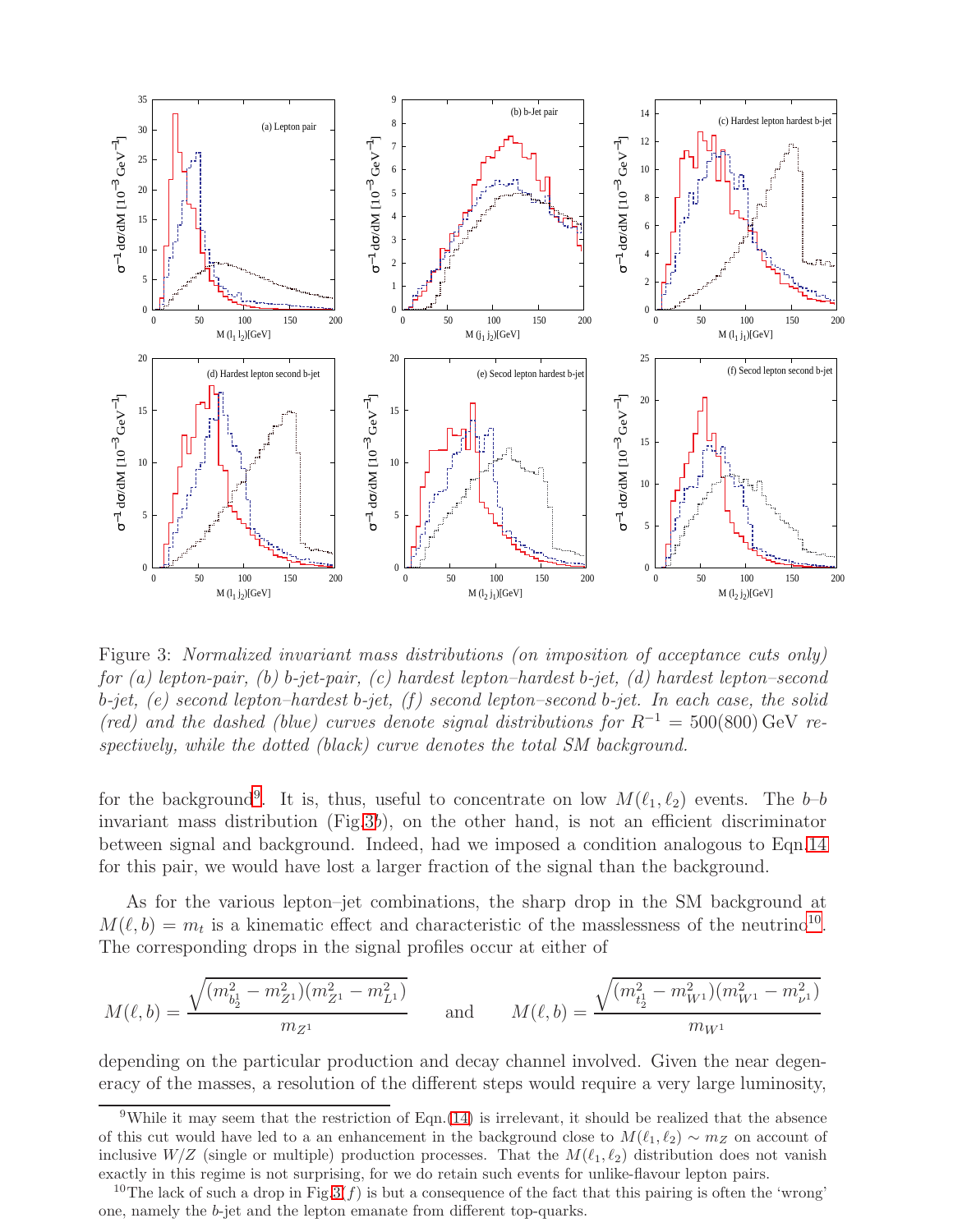and for all practical purposes, they essentially coincide. A similar feature is present in the dilepton invariant mass distribution as well and the drop occurs at

$$
M(\ell_1, \ell_2) = \frac{\sqrt{(m_{Z^1}^2 - m_{L^1}^2)(m_{L^1}^2 - m_{\gamma^1}^2)}}{m_{L^1}}
$$

.

On the other hand, the bb mass distribution does not show any such sharp edge (either for the signal or background) as each of the jets are decay products of two different heavy quarks, thus carrying no correlation in their mass distributions. As the structure of the bulk as well as orbifold corrections—eqs. $(4, 5)$  $(4, 5)$ —show, the relative splittings between the KK masses is always small. Thus, for the entire range of  $R^{-1}$  likely to be accessible at the LHC, this drop in the signal rates would occur well to the left of the top mass. This feature, then, can be used to define further selection cuts in the form of an upper bound on such jet-lepton invariant masses, especially for the combinations of Figs[.3.](#page-11-0)

Looking at the distributions in Figs. [2,](#page-10-0) [3](#page-11-0) and following the above discussion, we are now in a position to propose a further set of cuts, which, along with Eqn.[\(14\)](#page-8-4) constitute our selection cuts, namely

$$
p_T^l < 50 \,\text{GeV}
$$
\n
$$
p_T^{b_1} < 100 \,\text{GeV}
$$
\n
$$
M(\ell_1, \ell_2) < 70 \,\text{GeV}
$$
\n
$$
M(\ell_1, \ell_2) < 70 \,\text{GeV}
$$
\n
$$
M(\ell_1, b_1) < 100 \,\text{GeV}
$$
\n
$$
M(\ell_1, b_2), M(\ell_2, b_1), M(\ell_2, b_2) < 75 \,\text{GeV}
$$
\n
$$
(15)
$$

|                           | Cross-section in fb after cuts |                    |                      |                    |                     |       |  |
|---------------------------|--------------------------------|--------------------|----------------------|--------------------|---------------------|-------|--|
|                           |                                |                    |                      |                    | $M(l_2, b_1),$      | after |  |
|                           | $Acceptance +$                 | $p_T^l$            | $p_T^{b_1}$          | $M(l_1, l_2)$      | $M(l_2, b_2),$      | all   |  |
| Prossage                  | M(l, l)                        | $< 50 \text{ GeV}$ | $< 100 \text{ GeV},$ | $< 70 \text{ GeV}$ | $M(l_1, b_2)$       | cuts  |  |
|                           | $\notin$ [70,100] GeV          |                    | $p_T^{b_2}$          |                    | $<$ 75 GeV,         | in    |  |
|                           |                                |                    | $< 65 \text{ GeV}$   |                    | $M(l_1, b_1)$       | [fb]  |  |
|                           |                                |                    |                      |                    | $< 100 \text{ GeV}$ |       |  |
| $t\bar{t}+0$ -jet         | 3971                           | 1020               | 435.6                | 308                | 29.44               |       |  |
| $t\bar{t}+1$ -jet         | 668.3                          | 182.9              | 84.23                | 72.54              | 8.46                | 38.68 |  |
| $t\bar{t}+2$ -jet         | 194.7                          | 70.0               | 9.5                  | 8.57               | 0.36                |       |  |
| bbWW                      | 50.6                           | 18.13              | 9.31                 | 8.3                | 0.42                |       |  |
| $t_2^1\bar{t}_2^1+0$ -jet | 3.3                            | 3.08               | 2.65                 | 2.5                | 1.35                |       |  |
| $t_2^1\bar{t}_2^1+1$ -jet | 1.05                           | 1.00               | 0.794                | 0.775              | 0.418               | 1.898 |  |
| $t_2^1\bar{t}_2^1+2$ -jet | 0.65                           | 0.63               | 0.36                 | 0.33               | 0.13                |       |  |
| $b_2^1b_2^1+0$ -jet       | 2.81                           | 2.63               | 1.26                 | 1.26               | 0.34                |       |  |
| $b_2^1\bar{b}_2^1+1$ -jet | 0.941                          | 0.861              | 0.437                | 0.437              | 0.147               | 0.514 |  |
| $b_2^1\bar{b}_2^1+2$ -jet | 0.46                           | 0.43               | 0.114                | 0.114              | 0.027               |       |  |

<span id="page-12-0"></span>Table 2: Effects of acceptance and different selection cuts applied on signal and background at the LHC with  $\sqrt{s} = 14$  TeV. For illustration, we have chosen  $R^{-1} = 800$  GeV for signal processes.

In Table [2,](#page-12-0) we systematically list the effects of the different cuts that we have imposed for a operating energy of  $\sqrt{s} = 14 \text{ TeV}$ . For illustration, we choose  $R^{-1} = 800 \text{ GeV}$ . It is clear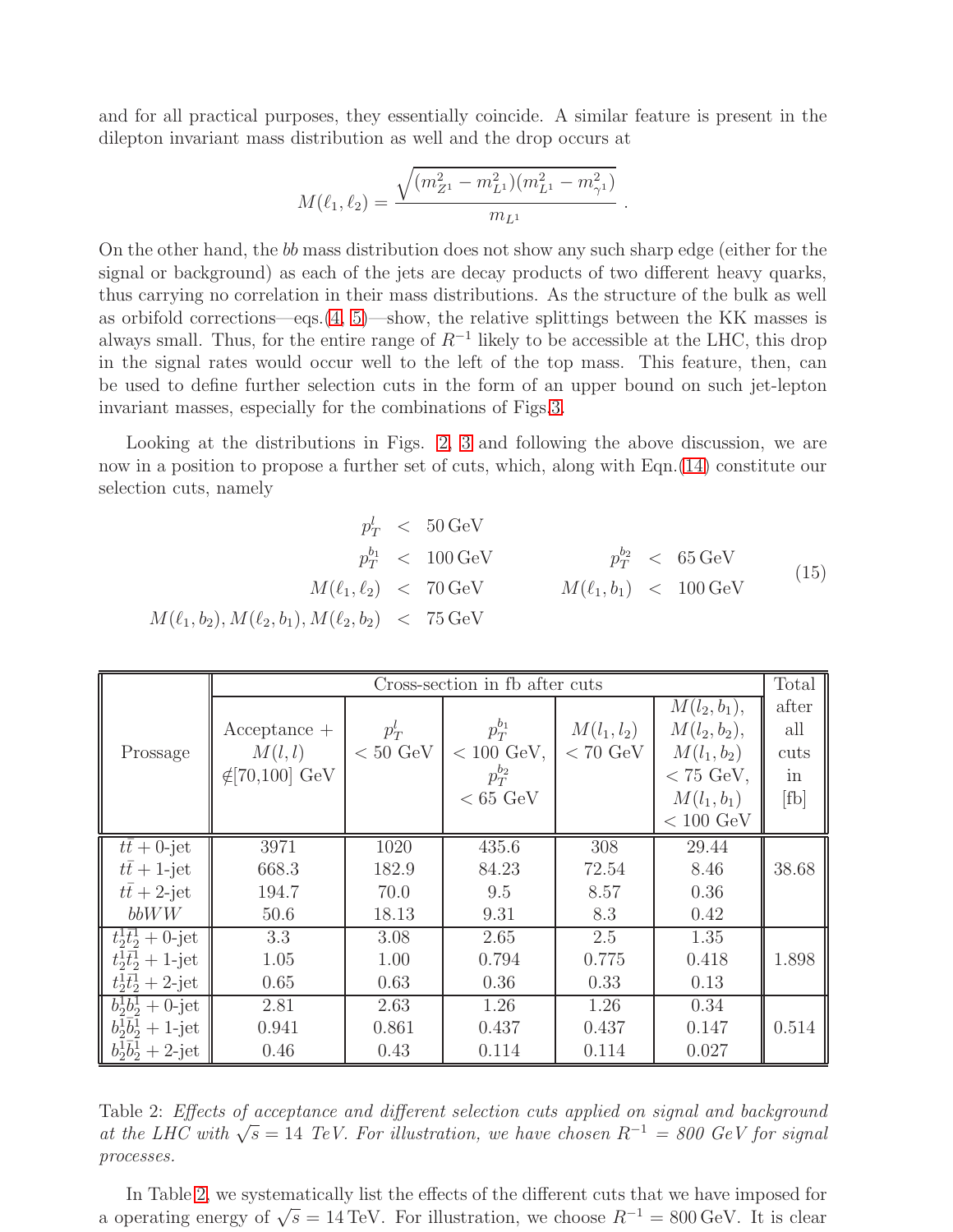that a large fraction of the background is eliminated while losing only a small part of the signal. Although further refinements are possible and a set of cuts tuned to a specific value of R may be imposed (thereby improving the signal to noise ratio even further), we desist from doing so. Rather, we limit ourselves to the aforementioned cuts alone and examine the reach of the LHC experiments. Quantifying the *statistical significance* of the result through the use of the ratio  $S \equiv N/\sqrt{N+B}$  (N and B being the number of signal and background events for a given luminosity), a discovery potential is nominally designated by  $S > 5$ . In Fig[.4,](#page-13-0) we present the luminosity required to obtain a  $S = 5$  result as a function of  $R^{-1}$  at the LHC with  $\sqrt{s} = 14$  TeV. We conclude that, with the LHC running at a center of mass energy of 14 TeV, a  $5\sigma$  discovery is possible upto 600 (750) GeV with an integrated luminosity of  $10(100)$  fb<sup>-1</sup>.

Required luminosity (for 5 $\sigma$  discovery) as a function of  $R^{-1}$ .



<span id="page-13-0"></span>Figure 4: Required luminosities for  $N/\sqrt{N+B} > 5$  for a LHC run with center of mass energy 14 TeV.

For the  $\sqrt{s} = 7$  TeV run, though, the expectations are far more modest. As Table [3](#page-14-0) shows, the fractional reductions now are similar to those for the  $\sqrt{s} = 14 \text{ TeV}$  case. However, the smaller energy means that the cross sections are smaller. Coupled with the fact that the integrated luminosity expected for such a run is smaller too, this leads to a rather modest reach.

### V Summary and Conclusion

Universal extra-dimensional models, which are phenomenologically interesting candidates for physics beyond the Standard Model, are characterized by towers of Kaluza Klein excitations for each of the SM particle. In the minimal version of the UED (in which we are interested in the present work), these KK states are characterized by a single positive integer  $n$  known as the KK number, with a mass-separation that is almost constant. In addition, the higherdimensional theory being necessarily non-chiral, at every KK-level, there correspond two excitations corresponding to each SM fermion (one being a  $SU(2)$  doublet and the other a singlet). Conservation of KK parity stipulates both that the first-level states can only be pair-produced and that the lightest of these constitutes a stable weakly interacting massive particle ( $\gamma^1$  in our case) and, hence, a candidate for the Dark Matter density of the universe.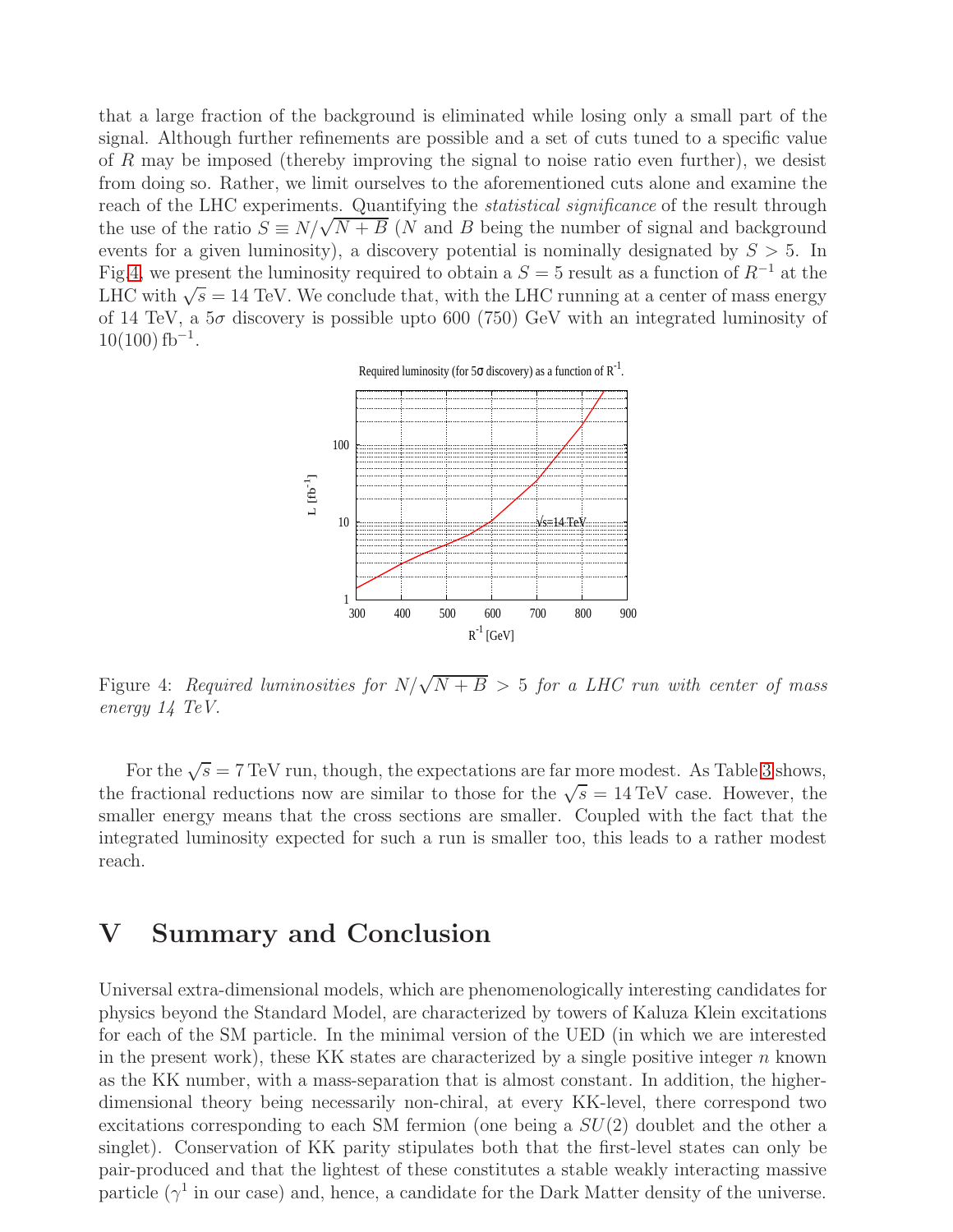|                            |                                         | Cross-section in fb                    | Total after          |                |  |
|----------------------------|-----------------------------------------|----------------------------------------|----------------------|----------------|--|
| Process                    |                                         | $Acceptance$ Cuts $+$                  | Selection Cuts       | Selection Cuts |  |
|                            |                                         | $M(l, l) \notin [70, 100] \text{ GeV}$ |                      | [fb]           |  |
|                            | $t\bar{t}+0$ -jet                       | 618.6                                  | 6.23                 |                |  |
| Background                 | $t\bar{t}+1$ -jet                       | 99.34                                  | 1.66                 | 7.92           |  |
|                            | $t\bar{t}+2$ -jet                       | 21.28                                  | 0.03                 |                |  |
|                            | $t_2^1\bar{t}_2^1+0$ -jet               | 10.19                                  | 5.04                 |                |  |
| Signal                     | $t_2^1\bar{t}_2^1+1$ -jet               | 3.66                                   | 2.01                 |                |  |
| for                        | $t_2^1\bar{t}_2^1+2$ -jet               | 1.2                                    | 0.32                 | 7.56           |  |
| $R^{-1} = 250 \text{ GeV}$ | $b_2^1b_2^1+0$ -jet                     | 0.36                                   | 0.18                 |                |  |
|                            | $b_2^1\bar{b}_2^1+1$ -jet               | $3.2 \times 10^{-2}$                   | $7.2 \times 10^{-3}$ |                |  |
|                            | $b_2^1\bar{b}_2^1+2$ -jet               | $1.4 \times 10^{-2}$                   | $1.9 \times 10^{-3}$ |                |  |
|                            | $\bar{t}_{2}^{1}\bar{t}_{2}^{1}+0$ -jet | 4.61                                   | 1.93                 |                |  |
| Signal                     | $t_2^1\bar{t}_2^1+1$ -jet               | 1.74                                   | 1.03                 |                |  |
| for                        | $t_2^1\bar{t}_2^1+2$ -jet               | 0.58                                   | 0.14                 | 3.54           |  |
| $R^{-1} = 300 \text{ GeV}$ | $b_2^1b_2^1+0$ -jet                     | 0.58                                   | 0.31                 |                |  |
|                            | $b_2^1\bar{b}_2^1+1$ -jet               | 0.21                                   | 0.13                 |                |  |
|                            | $b_2^1\bar{b}_2^1+2$ -jet               | $3.4 \times 10^{-2}$                   | $1.9 \times 10^{-2}$ |                |  |

<span id="page-14-0"></span>Table 3: Signal and background cross-section after selection and acceptance cuts for the LHC with  $\gamma$  TeV center-of-mass energy.

In this paper, we consider the pair production of the  $n = 1$  KK-excitations of top and bottom quarks at the LHC. Once produced, the heavy top and bottom quarks decay to SM b quarks along with  $W^1$  and  $Z^1$  (KK-excitations of gauge bosons). The decays of the gauge boson excitations, in turn, give rise to leptons and missing  $p_T$  (from the undetected  $\gamma^1$ ). Thus, the signal constitutes a pair of tagged b jets, opposite sign di-leptons (not necessarily of the same flavour) and missing  $p<sub>T</sub>$ . This, of course, is a classic signature for the SM top quark pair production and, hence, would be studied very well at the LHC.

While the  $tt$  (and other assorted SM) background for these final state is much larger compared to the typical signal size, we show that, with a careful choice of kinematic cuts, the signal can be enhanced *vis-à-vis* the background, while retaining enough signal events for a positive verdict. To be quantitative, with the LHC operating at  $\sqrt{s} = 14$  TeV, an accumulated luminosity of  $10(100)$  fb<sup>-1</sup>, would allow us to discover UED in this mode as long as  $R^{-1}$  does not exceed about 600 (750) GeV. It should be emphasized here that our analysis neither takes care of all experimental effects, nor is the event selection algorithm the most optimized one. Combined with the fact that we deliberately underestimate the signal strength by not incorporating the QCD corrections (we include those for the SM backgrounds though), our analysis is thus of an exploratory nature. However, given the fact this final state would, anyway, be well studied, the positive nature of our results encourages a detailed and careful analysis of these modes with a realistic and full detector simulation. For example, it should be noted that we have not included soft initial state radiation (ISR) effects. Typically, the production of a pair of high mass particles would often be associated with the emission of an associated high– $p_T$  jet [\[28,](#page-17-6) [29\]](#page-17-7). The typical ISR for  $t\bar{t}$  production would tend to be softer. This, at first sight, might seem an additional discriminant between signal and background. On the other hand, the emission of such hard jets would tend to change the  $p_T$  profiles to an extent. However, even the inclusion of such hard jets maintains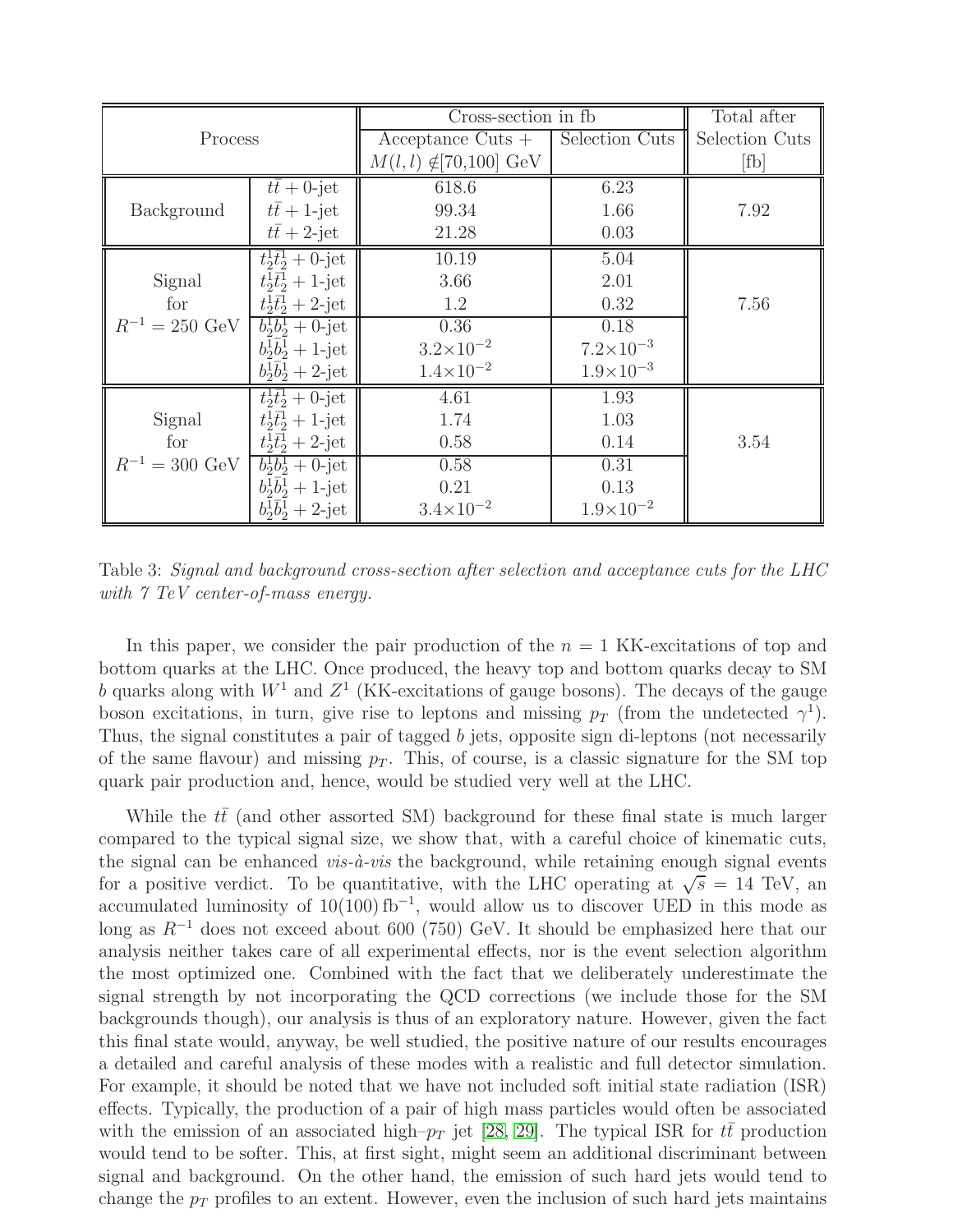the essential difference between the signal and background profiles. Evaluation of the entire set of effects needs a detailed simulation though and we reserve it for a future study.

Finally, it should be noted that the spectrum and the couplings in UED bear some similarity to supersymmetric and many a different non-supersymmetric scenarios which contain additional gauge bosons and/or vector-like fermions. However, in UED, the SM particles and their KK partners share the same spin. This is in contrast to the supersymmetric (which may though be argued of as an extra dimension in fermion coordinates) extension of the SM, wherein the SM particles and their superpartners carry different spins. We would like to emphasize that, from an experimental point of view, UED is closer to supersymmetry. (as supersymmetry with conserved R-parity does contain a stable weak massive particle). To be more specific, pair production of top-squarks in MSSM and their consequent decay would produce the same signal we have discussed above. Differentiating these two new physics alternatives will have to rely on the dissimilarity in final state phase space distributions on account of the difference in the spins of particles being produced. It might be argued that for a  $t_2^1$  and a top-squark of identical masses, the UED scenario would, typically, be blessed with a significantly higher event rate. While this is indeed true, the fraction of events that survive the cut is a very strong function of the mass-splitting, and in the case of supersymmetric theories, depends crucially on the details of the model. UED models, on the other hand, are relatively free of such model-dependence. Although the quantum corrections to the spectrum do depend upon the ultra-violet completion of the theory, the fractional splitting of the masses within a generation typically remains small. In particular, the nature of the  $t_2^1$  and  $b_2^1$  cascades, generically, remain similar to those we considered here, notwithstanding some model-dependence. A more quantitative study of how to differentiate UED from supersymmetry, following our line of analysis in the context of LHC, is beyond the scope of the present work.

Acknowledgements: We thank Peter Skands for some very insightful comments. DC acknowledges support from the Department of Science and Technology, India under project number  $SR/S2/RFHEP-05/2006$ . The research of AD is partially supported by project no. 2007/37/9/BRNS (DAE), India and by CSIR project no. 03(1085)/07/EMR(II). KG acknowledges support from CSIR, India.

### <span id="page-15-0"></span>References

- [1] T. Appelquist, H. C. Cheng and B. A. Dobrescu, Phys. Rev. D 64 (2001) 035002 [arXiv:hep-ph/0012100]; H. C. Cheng, K. T. Matchev and M. Schmaltz, Phys. Rev. D 66 (2002) 056006 [arXiv:hep-ph/0205314]. .
- <span id="page-15-2"></span><span id="page-15-1"></span>[2] I. Antoniadis, Phys. Lett. B 246 (1990) 377.
- [3] G. Bhattacharyya, S. K. Majee and A. Raychaudhuri, Nucl. Phys. B 793 (2008) 114 [arXiv:0705.3103 [hep-ph]].
- <span id="page-15-3"></span>[4] N. Arkani-Hamed and M. Schmaltz, Phys. Rev. D 61 (2000) 033005 [arXiv:hepph/9903417].
- <span id="page-15-5"></span><span id="page-15-4"></span>[5] G. Servant and T. M. P. Tait, Nucl. Phys. B 650 (2003) 391 [arXiv:hep-ph/0206071].
- [6] N. Arkani-Hamed, H. C. Cheng, B. A. Dobrescu and L. J. Hall, Phys. Rev. D 62 (2000) 096006 [arXiv:hep-ph/0006238].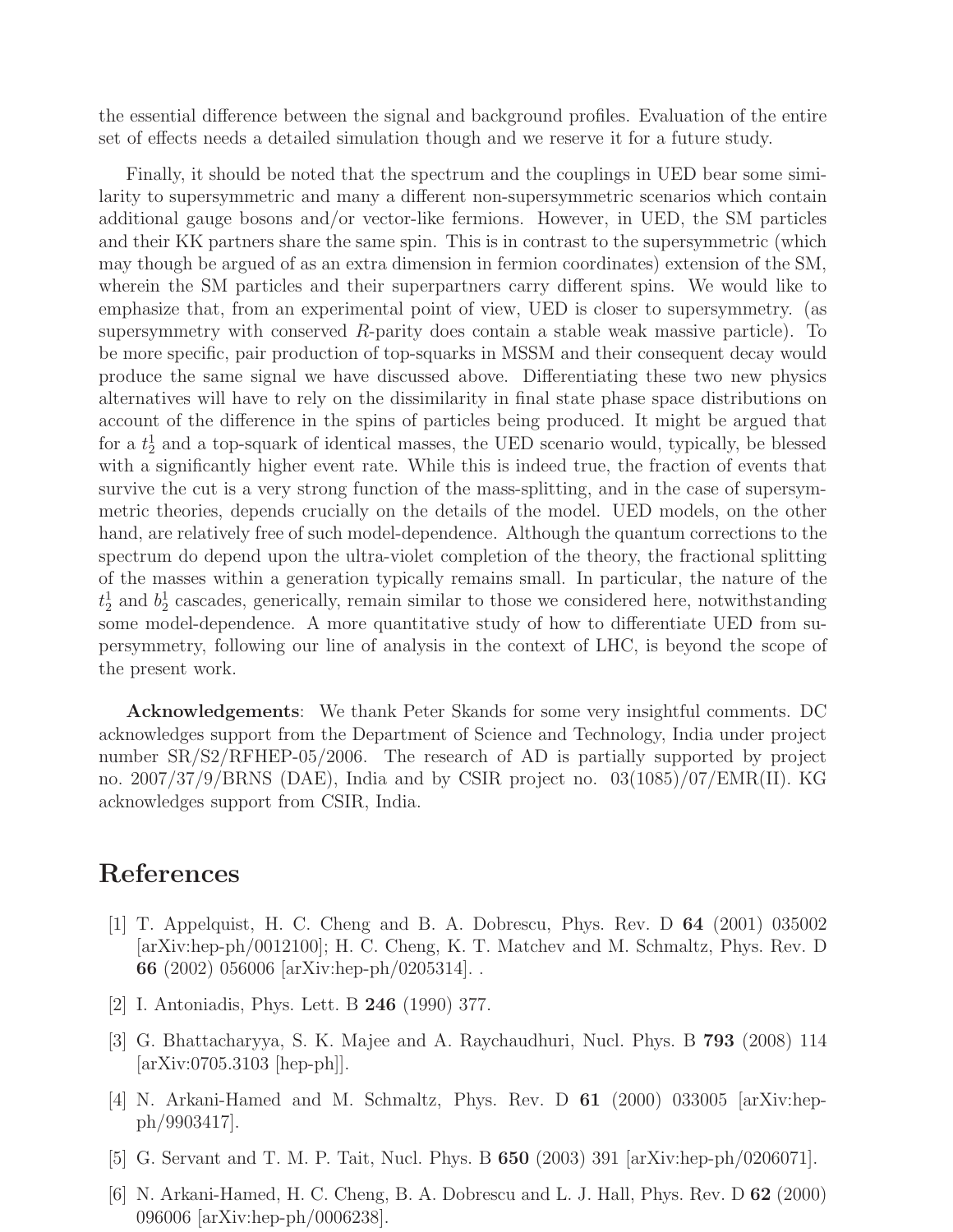- <span id="page-16-1"></span><span id="page-16-0"></span>[7] K. Dienes, E. Dudas, and T. Gherghetta; Nucl. Phys. B 537 (1999) 47 [arXiv:hepph/9806292].
- $[8]$  K. R. Dienes, E. Dudas and T. Gherghetta, Phys. Lett. B 436 (1998) 55  $\alpha$ Xiv:hepph/9803466]. For a parallel analysis based on a minimal length scenario, see S. Hossenfelder, Phys. Rev. D 70 (2004) 105003 [arXiv:hep-ph/0405127].
- <span id="page-16-3"></span><span id="page-16-2"></span>[9] G. Bhattacharyya, A. Datta, S. K. Majee and A. Raychaudhuri, Nucl. Phys. B 760 (2007) 117 [arXiv:hep-ph/0608208].
- <span id="page-16-4"></span>[10] P. Dey and G. Bhattacharyya, Phys. Rev. D 70 (2004) 116012 [arXiv:hep-ph/0407314]; P. Dey and G. Bhattacharyya, Phys. Rev. D 69 (2004) 076009 [arXiv:hep-ph/0309110].
- <span id="page-16-5"></span>[11] P. Nath and M. Yamaguchi, Phys. Rev. D 60 (1999) 116006 [arXiv:hep-ph/9903298].
- <span id="page-16-6"></span>[12] D. Chakraverty, K. Huitu and A. Kundu, Phys. Lett. B 558 (2003) 173 [arXiv:hepph/0212047].
- [13] A.J. Buras, M. Spranger and A. Weiler, Nucl. Phys. B 660 (2003) 225 [arXiv:hepph/0212143]; A.J. Buras, A. Poschenrieder, M. Spranger and A. Weiler, Nucl. Phys. B 678 (2004) 455 [arXiv:hep-ph/0306158].
- <span id="page-16-8"></span><span id="page-16-7"></span>[14] K. Agashe, N.G. Deshpande and G.H. Wu, Phys. Lett. B  $514$  (2001) 309 [arXiv:hepph/0105084].
- [15] J. F. Oliver, J. Papavassiliou and A. Santamaria, Phys. Rev. D 67 (2003) 056002 [arXiv:hep-ph/0212391].
- <span id="page-16-10"></span><span id="page-16-9"></span>[16] T. Appelquist and H. U. Yee, Phys. Rev. D 67 (2003) 055002 [arXiv:hep-ph/0211023].
- [17] T.G. Rizzo and J.D. Wells, Phys. Rev. D 61 (2000) 016007 [arXiv:hep-ph/9906234]; A. Strumia, Phys. Lett. B 466 (1999) 107 [arXiv:hep-ph/9906266]; C.D. Carone, Phys. Rev. D 61 (2000) 015008 [arXiv:hep-ph/9907362].
- <span id="page-16-11"></span>[18] T. Rizzo, Phys. Rev. D 64 (2001) 095010 [arXiv:hep-ph/0106336]; C. Macesanu, C.D. McMullen and S. Nandi, Phys. Rev. D 66 (2002) 015009 [arXiv:hep-ph/0201300]; Phys. Lett. B 546 (2002) 253 [arXiv:hep-ph/0207269]; H.-C. Cheng, Int. J. Mod. Phys. A 18  $(2003)$  2779 [arXiv:hep-ph/0206035]; A. Muck, A. Pilaftsis and R. Rückl, Nucl. Phys. B 687 (2004) 55 [arXiv:hep-ph/0312186]; B. Bhattacherjee and A. Kundu, J. Phys. G 32, 2123 (2006) [arXiv:hep-ph/0605118]; B. Bhattacherjee and A. Kundu, Phys. Lett. B 653, 300 (2007) [arXiv:0704.3340 [hep-ph]]; G. Bhattacharyya, A. Datta, S. K. Majee and A. Raychaudhuri, Nucl. Phys. B 821 (2009) 48 [arXiv:hep-ph/0608208]; P. Bandyopadhyay, B. Bhattacherjee and A. Datta, [arXiv:0909.3108 [hep-ph]]; B. Bhattacherjee, A. Kundu, S. K. Rai and S. Raychaudhuri, [arXiv:0910.4082 [hep-ph]].
- <span id="page-16-12"></span>[19] G. Bhattacharyya, P. Dey, A. Kundu and A. Raychaudhuri, Phys. Lett. B 628, 141  $(2005)$  [arXiv:hep-ph/0502031]; B. Bhattacherjee and A. Kundu, Phys. Lett. B 627, 137 (2005) [arXiv:hep-ph/0508170]; A. Datta and S. K. Rai, Int. J. Mod. Phys. A 23, 519 (2008) [arXiv:hep-ph/0509277]; B. Bhattacherjee, A. Kundu, S. K. Rai and S. Raychaudhuri, Phys. Rev. D 78, 115005 (2008) [arXiv:0805.3619 [hep-ph]]; B. Bhattacherjee, Phys. Rev. D 79, 016006 (2009) [arXiv:0810.4441 [hep-ph]].
- <span id="page-16-13"></span>[20] H. C. Cheng, K. T. Matchev and M. Schmaltz, Phys. Rev. D 66 (2002) 036005 [arXiv:hep-ph/0204342].